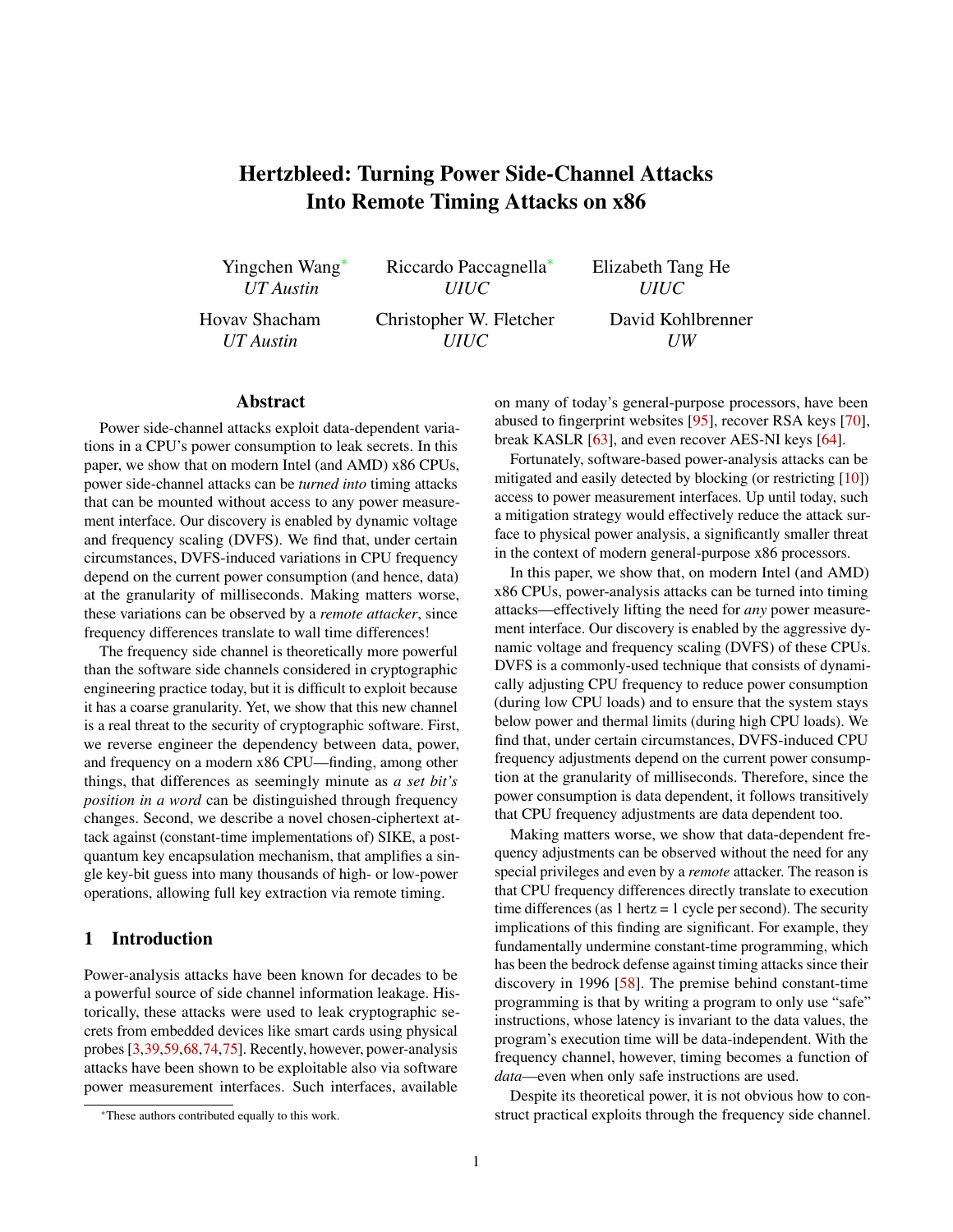This is because DVFS updates depend on the aggregate power consumption over *millions* of CPU cycles and only reflect coarse-grained program behavior. Yet, we show that the frequency side channel is a real threat to the security of cryptographic software, by (i) reverse engineering a precise *leakage model* for this channel on modern x86 CPUs, and (ii) showing that some cryptographic primitives admit *amplification* of single key bit guesses into thousands of high- or low-power operations, enough to induce a measurable timing difference.

To construct a leakage model, we reverse engineer the dependency between data being computed on and power consumption / frequency on modern x86 Intel CPUs. Our results reveal that power consumption and CPU frequency depend on both the Hamming weight (HW) of data being processed and the Hamming distance (HD) of data across computations. We show, for the first time, that these two effects are distinct and additive on modern Intel CPUs. Further, the HW effect is non uniform. That is, computing on data with the same HW results in differences in power consumption / frequency depending on the *position* of individual 1s within data values. The takeaway is that computing on data with different bit patterns depending on a secret can result in different power consumptions and frequencies depending on that secret. We expect that this information will also be useful towards building future, Intel-specific power leakage emulators [\[11,](#page-13-2)[60,](#page-14-4)[72,](#page-15-6)[87,](#page-15-7)[89\]](#page-15-8). We find that AMD x86 CPUs also feature a similar leakage model, but leave reverse engineering its details to future work.

We then describe a novel attack, including new cryptanalytic techniques, on two production-ready, constant-time implementations of SIKE (Supersingular Isogeny Key Encap-sulation [\[52\]](#page-14-5)). SIKE is a decade old, widely studied key encapsulation mechanism. Unlike other finalists in NIST's Post-Quantum Cryptography competition, SIKE has both short ciphertexts and short public keys — and a "well-understood" side channel posture  $[20]$ . In our attack, we show that, when provided with a specially-crafted input, SIKE's decapsulation algorithm produces anomalous 0 values that depend on single bits of the key. Worse so, these values cause the algorithm to get *stuck* and operate on intermediate values that are also 0 for the remainder of the decapsulation. When this happens, the processor consumes less power and runs at a higher frequency than usual, and therefore decapsulation takes a shorter wall time. This timing signal is so robust that key extraction is possible across a network, as we demonstrate for the SIKE implementations in both Cloudflare's Interoperable Reusable Cryptographic Library (CIRCL) [\[28\]](#page-14-6) and Microsoft's PQCrypto-SIDH [\[66\]](#page-15-9). Our unoptimized version of the attack recovers the full key from these libraries in 36 and 89 hours, respectively. Finally, we show that the frequency side channel can also be used to mount timing attacks without a timer, such as a KASLR break and a covert channel.

Disclosure We disclosed our findings, together with proofof-concept code, to Intel, Cloudflare and Microsoft in Q3 2021

and to AMD in Q1 2022. The attack was assigned CVE-2022- 23823 and CVE-2022-24436 and held under embargo until June 14, 2022. Intel committed to awarding us a bug bounty. Cloudflare and Microsoft deployed a mitigation to CIRCL and PQCrypto-SIDH, respectively.

# 2 Background and Related Work

Intel P-States In Intel processors, dynamic voltage and frequency scaling (DVFS) works at the granularity of P-states. P-states correspond to different operating points (voltagefrequency pairs) in 100 MHz frequency increments [\[49\]](#page-14-7). The number of P-states varies across different CPU models. Modern Intel processors offer two mechanisms to control P-states, namely SpeedStep and Speed Shift / Hardware Controlled Performance States (HWP). With SpeedStep, P-states are managed by the operating system (OS) using hardware coordination feedback registers. With HWP, P-states are managed entirely by the processor, increasing the overall responsiveness. HWP was introduced with the Skylake microarchitecture [\[78\]](#page-15-10). When HWP is enabled, the OS can only give hints to the processor's internal P-state selection logic, including restricting the range of available P-states [\[91\]](#page-15-11). Otherwise, the available range of P-states depends only on the number of active cores and on whether "Turbo Boost" is enabled [\[55\]](#page-14-8). Our P-state naming convention follows the one used in Linux  $[91]$ .<sup>[1](#page-1-0)</sup> The lowest P-state corresponds to the lowest supported CPU frequency. The highest P-state corresponds to the "max turbo" frequency for the processor. However, when Turbo Boost is disabled, the highest available P-state is the base frequency. We use the term P-state and frequency interchangeably.

P-state management is also related to power management. Each Intel processor has a Thermal Design Point (TDP), indicating the expected power consumption at steady state under a sustained workload [\[22,](#page-14-9) [40\]](#page-14-10). While in the max turbo mode, the processor can exceed its nominal TDP [\[47\]](#page-14-11). However, if the CPU hits a certain power and thermal limit while in max turbo mode, the hardware will automatically downclock the frequency to stay at TDP for the duration of the workload.

Data-Dependent Power Consumption It is well-known that a processor's power consumption depends on the data being processed [\[46,](#page-14-12) [68\]](#page-15-0). The precise dependency between data and power consumption depends on the processor's implementation, but can be approximated using leakage models. Two commonly-used leakage models are the Hamming distance (HD)  $[9, 61, 68, 71, 77]$  $[9, 61, 68, 71, 77]$  $[9, 61, 68, 71, 77]$  $[9, 61, 68, 71, 77]$  $[9, 61, 68, 71, 77]$  $[9, 61, 68, 71, 77]$  $[9, 61, 68, 71, 77]$  $[9, 61, 68, 71, 77]$  $[9, 61, 68, 71, 77]$  and the Hamming weight (HW) [\[56,](#page-14-14) [61,](#page-14-13) [67,](#page-15-14) [71,](#page-15-12) [73,](#page-15-15) [74,](#page-15-1) [88\]](#page-15-16) models. In the HD model, power consumption depends to the number of  $1 \rightarrow 0$  and  $0 \rightarrow 1$  bit transitions occurring in the data during a computation. In the HW model, power consumption just depends on the number of bits that are 1 in the data being processed.

<span id="page-1-0"></span><sup>&</sup>lt;sup>1</sup>However, Intel refers to higher frequencies as lower P-states [\[48,](#page-14-15) [50\]](#page-14-16).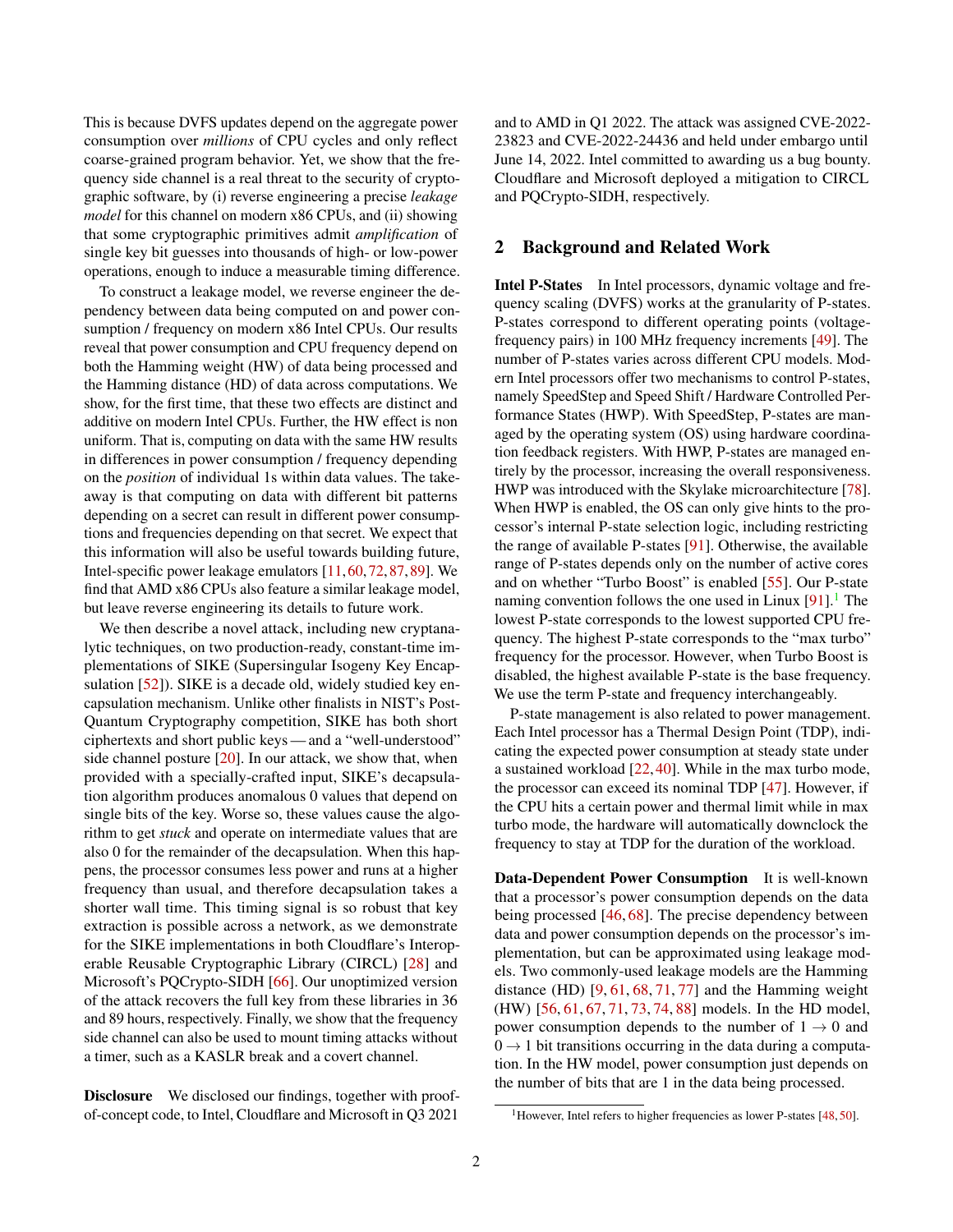<span id="page-2-1"></span>Table 1: CPUs tested in our experimental setups.

| CPU Model  | Microarchitecture   | Cores | <b>Base</b><br>Frequency | Max Turbo<br>Frequency |
|------------|---------------------|-------|--------------------------|------------------------|
| i7-8700    | Coffee Lake         | 6     | 3.20 GHz                 | $4.60$ GHz             |
| i7-9700    | Coffee Lake Refresh | 8     | 3.00 GHz                 | 4.70 GHz               |
| i9-10900K  | Comet Lake          | 10    | 3.70 GHz                 | 5.30 GHz               |
| $i7-11700$ | Rocket Lake         | 8     | $2.50$ GHz               | 4.90 GHz               |
| i7-10850H  | Ice Lake (mobile)   | 6     | $2.70$ GHz               | 5.10 GHz               |
| i7-1185G7  | Tiger Lake (mobile) | 4     | 3.00 GHz                 | 4.80 GHz               |

Power Side-Channel Attacks Power side-channel attacks against cryptosystems were first publicly discussed by Kocher in 1998 [\[59\]](#page-14-1). His work introduced analytical techniques that exploit the data dependency of power consumption to reveal secret keys. Following works demonstrated power-analysis attacks against several cryptographic algorithms including AES [\[14,](#page-13-5) [67\]](#page-15-14), DES [\[74\]](#page-15-1), RSA [\[30,](#page-14-17) [75,](#page-15-2) [80,](#page-15-17) [94\]](#page-15-18), and ElGamal  $[16,30]$  $[16,30]$ .<sup>[2](#page-2-0)</sup> However, all these attacks were targeted against smart cards and required physical access to the device. More recently, power side-channel attacks have been applied also to more complex devices such as smartphones [\[15,](#page-13-7)[35,](#page-14-18)[76,](#page-15-19)[92,](#page-15-20)[93\]](#page-15-21) and PCs [\[36,](#page-14-19) [63,](#page-14-2) [64,](#page-15-5) [70,](#page-15-4) [95\]](#page-15-3). Some of these attacks rely only on software power measurement interfaces, meaning that they do not need proximity to the device. However, while some of these works use the HW and HD leakage models [\[64,](#page-15-5) [70\]](#page-15-4), none of them presents a systematic reverse engineering of the dependency between power consumption and data on modern Intel x86 CPUs. Further, all these attacks can be blocked by restricting access to such power measurement interfaces.

# <span id="page-2-3"></span>3 CPU Frequency Leakage Channel

In this section, we analyze the leakage from CPU frequency variations on modern Intel processors. We show that, under certain circumstances, the distribution of a processor's frequencies leaks information about the instructions being executed as well as the data being processed.

Experimental Setup We run our experiments on several different machines. The characteristics of the CPU of each machine are reported in Table [1.](#page-2-1) All our machines run Ubuntu with versions either 18.04 or 20.04, kernel either 4.15 or 5.4, and the latest microcode patches installed. Unless otherwise noted, we use the default system configuration, without restricting the P-states. To monitor CPU frequency, we use the MSR\_IA32\_MPERF and MSR\_IA32\_APERF registers, as done in the Linux kernel [\[62\]](#page-14-20). To monitor power consumption, we use the MSRs of the RAPL interface, following Weaver [\[90\]](#page-15-22).

#### 3.1 Distinguishing Instructions

As a first step for our analysis, we set out to understand how running different workloads affects the P-state selection logic

<span id="page-2-2"></span>

Figure 1: Example of distinguishing workloads using frequency traces on our i7-9700 CPU. The lighter workload (int32) allows for longer runtimes at higher frequencies than the heavier workload (int32-float).

of our CPUs. We pick two workloads from the stress-ng benchmark suite [\[57\]](#page-14-21). The first workload consists of 32-bit integer and floating-point operations (int32float method), while the second workload consists of only 32-bit integer operations (int32 method). We run both benchmarks on all cores and starting from an idle machine. We sample the CPU frequency and the (package domain) power consumption every 5 ms during the benchmark's execution.

Figure [1a](#page-2-2) shows the results for the int32float test on our i7-9700 CPU. The frequency starts at 4.5 GHz, the highest P-state available when all cores are active on our CPU. This frequency is sustained for about 8 seconds, during which the power consumption is allowed to exceed the TDP. Then, the CPU drops to a lower P-state, bringing the power consumption down to TDP (65 W on our CPU). From there onwards, the CPU remains in *steady state* and power stays around the TDP level for the duration of the workload. In our example, at steady state the frequency oscillates between two P-states, corresponding to the frequencies of 3.9 GHz and 4.0 GHz.

Figure [1b](#page-2-2) shows the results for the int32 stress test. Here too, the frequency starts at 4.5 GHz and later drops to a lower P-state. However, compared to Figure [1a,](#page-2-2) (i) the drop occurs later, after 10 seconds, and (ii) the P-states used after the drop are higher, corresponding to 4.0 GHz and 4.1 GHz. This is because the power consumption of the int32 test is lower. As a consequence, not only can the processor sustain the highest available P-state for longer, but it can also use higher P-states in steady state without exceeding the TDP.

The key takeaway from the above results is that both (i) the time that a processor can spend at the maximum available P-state and (ii) the distribution of P-states at steady state depend on the CPU power consumption. Since the CPU power consumption depends on the workload, by the transitive property it follows that P-states depend on the workload too. This implies that *dynamic scaling of P-states leaks information about the current workload running on the processor*.

<span id="page-2-0"></span> $2$ For a comprehensive survey of these attacks, we refer to prior work [\[68\]](#page-15-0).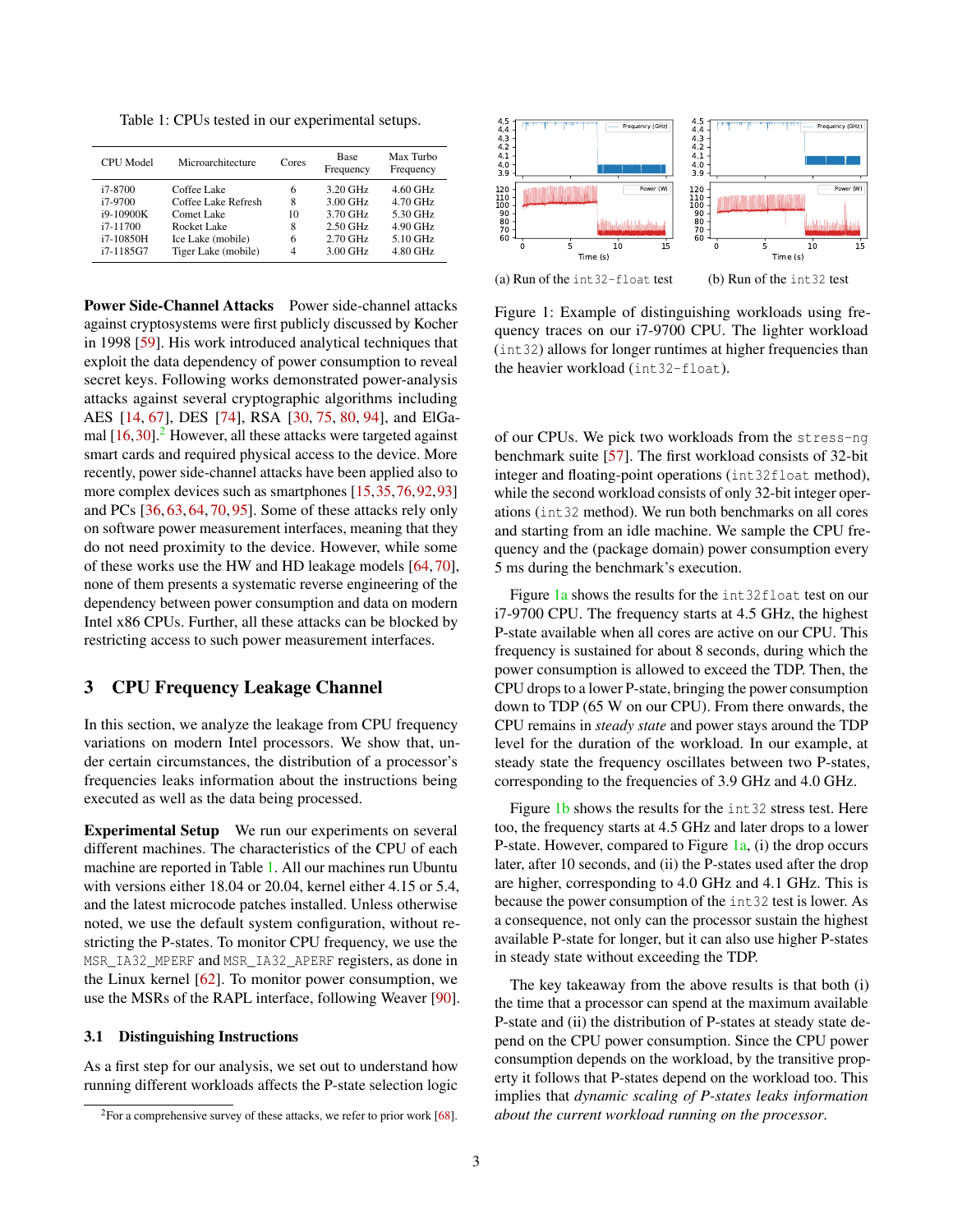<span id="page-3-0"></span>

Figure 2: Distinguishing data (in the source register to a shlx instruction) using frequency traces on our i7-9700 CPU. Figure [2a](#page-3-0) is over 30,000 samples. Figure [2b](#page-3-0) is over 100 traces.

#### 3.2 Distinguishing Data

We saw that P-state information leaks information about the instructions being executed (i.e., the workload). We now explore if the frequency leakage channel can leak information about the data being processed by instructions. Our question is motivated by the fact that power consumption on x86 processors is known to be data dependent [\[64\]](#page-15-5). It is thus natural to ask: do data-dependent differences in power consumption show in the distribution of P-states?

To answer this question, we monitor the CPU frequency while executing the same instructions and only changing the content of the input registers. For example, we use the shlx instruction to continuously shift left the bits of a source register and write the result into different destination registers in a loop, while only varying the content of the source register. We run this experiment on all cores and compare the distribution of the P-states in steady state. Figure [2a](#page-3-0) shows the results when we set the content of the source register to have 16, 32 or 48 ones. In all cases the P-state oscillated between 4.3 GHz and 4.4 GHz. However, the larger the Hamming weight, the more the frequency stayed at the lower P-state. We also saw a data-dependent difference in terms of *when* the frequency drops to steady state if we start from idle (cf. Figure [2b\)](#page-3-0). The larger the Hamming weight, the quicker the frequency drops to steady state. This is because, as we show in Section [4,](#page-3-1) processing data with larger Hamming weights consumes more power than processing data with lower Hamming weights.

We get similar results with other instructions too. For example, we observed data-dependent effects when running or, xor, and, imul, add, sub, as well as when computing on data loaded from memory. The only caveat is that, for some instructions, the power consumption of just running the target instruction in a loop on all cores was not large enough to cause the P-state to ever drop to steady state. In these cases, we ran an additional, fixed workload in the background to push the total power consumption up.

The key takeaway of the above results is that *dynamic scaling of P-states leaks information about the data being processed*. In the following sections, we use the distribution of P-states at steady state as our leakage channel.

# <span id="page-3-1"></span>4 CPU Frequency Leakage Model

We saw that the power consumption and the distribution of P-states in Intel CPUs depend on the data being processed. The goal of this section is to construct a leakage model of this behavior. To this end, we reverse engineer the dependency between power consumption/frequency and data on the ALU of modern Intel CPUs. As we show in Section [5,](#page-6-0) this information can help an attacker construct side-channel attacks.

Scope Precisely understanding where power is dissipated as a function of data on general-purpose x86 processors is a challenging task. The reason is that the microarchitecture of modern x86 processors is (i) highly complex and (ii) largely undocumented. Fortunately, studying the power consumption across all microarchitectural units is not necessary to build attacks. This is because the vast majority of computations performed by modern, constant-time cryptographic software occurs in the arithmetic logic unit (ALU). Since our primary goal is to build a model that is useful to leak secrets from constant-time cryptographic code, the analysis in this section focuses specifically on the ALU component.

Methodology We use the experimental setup of Section [3.](#page-2-3) In each experiment, we run a fixed set of ALU instructions (the *sender*) in a loop on all cores, while varying the input contents. We carefully design our senders to target specific behaviors and minimize side effects. First, to reduce power consumption from other core units such as the cache, we always use register to register instructions without any memory access. Second, to avoid any datapath contamination effects caused by incrementing the loop counter variable and evaluating loop conditions, we run our sender in an infinite loop that we manually terminate at the end of the experiment. Third, to avoid introducing unintended HD effects, we interleave different instructions in such a way that encourages full throughput on all available ports  $[1, 2]$  $[1, 2]$  $[1, 2]$ . Finally, we run each sender in two setups. In the first setup, we use the default system configuration, warm up the machine until it enters steady state, and monitor the frequency. In the second setup, we disable SpeedStep / HWP (this way, our processor stays at the base frequency for the duration of the workload) and monitor the (core domain) power consumption. We sample power/frequency every 1 ms, collect 30,000 data points for each experiment and use their mean for our analyses.

#### <span id="page-3-2"></span>4.1 Hamming Distance (HD) Effect

To start, we set out to understand if the number of  $1 \rightarrow 0$ and  $0 \rightarrow 1$  transitions affects power consumption / frequency. Recall that these transitions depend on the number of bits that differ (also known as the HD) between consecutive data values being processed. To study the dependency between HD and power consumption / frequency, we then need a sender that offers fine-grained control over the number of transitions,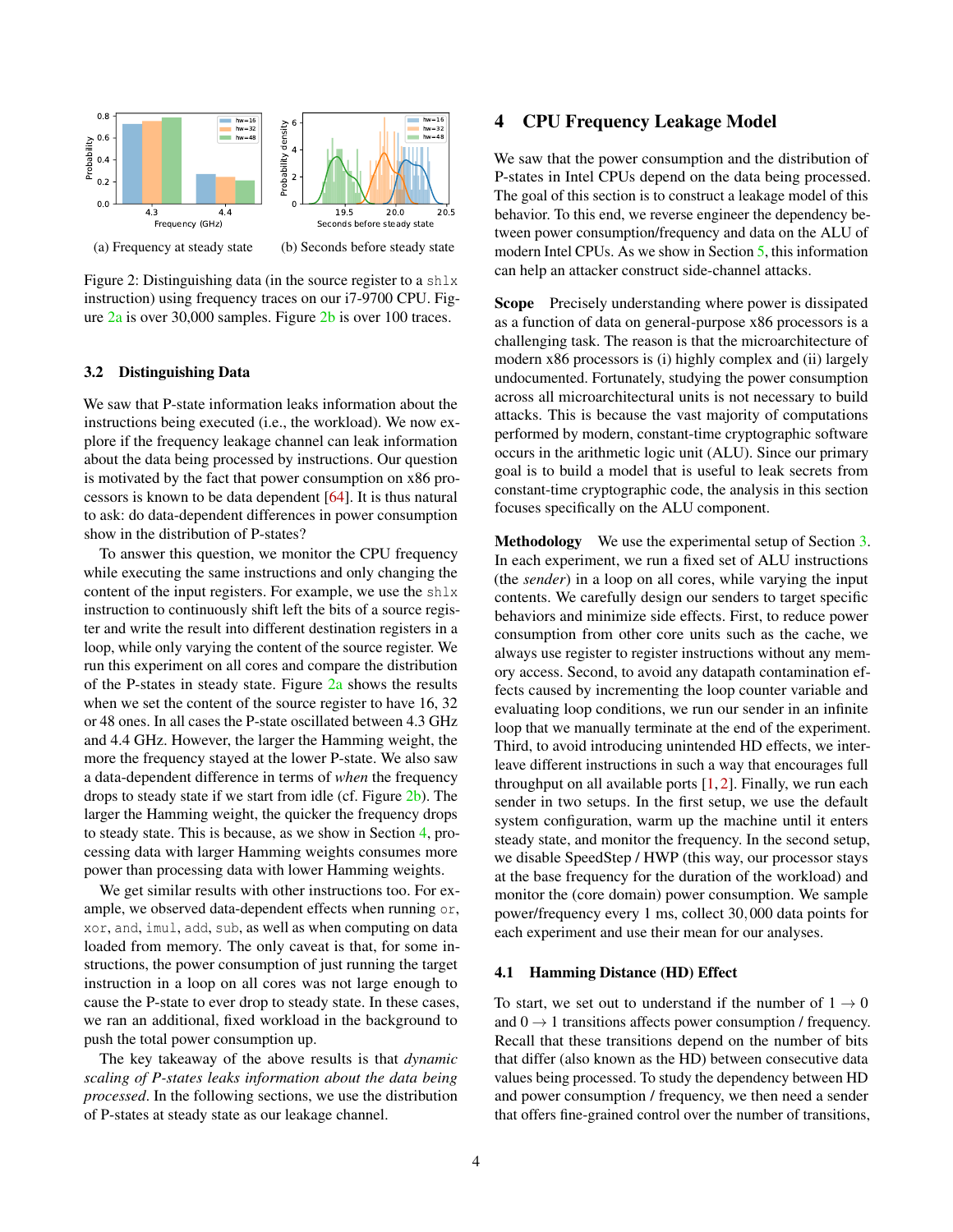<span id="page-4-0"></span>

(a) Sender for our HD experiments.

(b) Sender for our HW experiments.

(c) Sender for our HW+HD experiments.

Figure 3: Different sets of instructions (*senders*) used to reverse engineer the dependency between data and power consumption / frequency on our CPUs. Different senders are designed to target different effects. Each sender can be run with variable inputs.

<span id="page-4-3"></span>

Figure 4: Effect of increasing COUNT in Figure [3a'](#page-4-0)s sender on our i7-9700 CPU. Higher COUNT values cause higher HDs in the ALU output. As the HD increases, the mean power consumption grows and the mean steady-state frequency drops.

while avoiding other potential side effects. For example, testing different HDs should not require changing the number of 1s in the input (which, as we show below, is a separate effect). $3$ 

We design our sender to use interleaved shlx and shrx instructions, as shown in Figure  $3a$ . These instructions shift the bits of the second source register to the left or right by a COUNT value stored in the first source register. The result is written to a separate destination register. Since on our CPUs shlx and shrx execute on port 0 and port  $6 \, 1$ , we interleave them in groups of two. We fix the content of the second source register to  $0x0000fffffff0000$ , corresponding to 16 zeros, followed by 32 ones, followed by 16 zeros. We then shift this register left and right by COUNT (with  $0 \leq$  COUNT  $\leq$  16).

By construction, the HD in the ALU output between a shlx and a shrx is  $4 \times$  COUNT. For example, when COUNT = 8, the output of each shlx is  $0 \times 00$  ffffffff000000, and the output of each shrx is 0x000000ffffffff00, translating to  $4 \times 8$  bit transitions in the ALU output. Yet, the ALU input remains unchanged and the number of 1s in the source and the destination registers is fixed. $4$ 

Figure [4](#page-4-3) shows the results when we vary the COUNT value. We see that the power consumption grows and the frequency drops when COUNT grows, confirming that the number of bit transitions directly affects power consumption and frequency. In Appendix  $A.1$ , we corroborate this observation with an additional experiment where transitions occur in the ALU input. These results are consistent on all the CPUs of Table [1.](#page-2-1)

1. Larger Hamming distances between data values being processed contribute to larger power consumptions and lower steady-state frequencies.

#### <span id="page-4-4"></span>4.2 Hamming Weight (HW) Effect

We now set out to understand if the HW of the data values being processed affects power consumption / frequency. Recall that the idea behind the HW model is that power consumption depends on the number of 1s in the data being processed. To study the dependency between HW and power consumption / frequency, we need a sender that offers fine-grained control over the number of 1s, while avoiding other potential side effects. For example, testing different HWs should not require bit transitions in the data (i.e., the HD effect).

To satisfy the above requirements, we design a sender that uses or logic instructions, as shown in Figure [3b.](#page-4-0) These instructions perform a bitwise inclusive or operation between the source register and the destination register, and store the result in the destination register. We always use the same input and output registers for all the or instructions in the loop. We fix the content of the source register to LEFT, and set the initial content of the output register to RIGHT.

By construction, the number of bit transitions occurring on the ALU input and output during the execution of the above sender is zero. The reason is that all or instructions take the same inputs and produce the same output during an experiment. Hence, we can test different HW in the source registers without introducing any HD effects. An added benefit of using or instructions is that they allow us to study the effects

<span id="page-4-1"></span><sup>3</sup>This requirement implies that approaches such as using a xor instruction to cause bit transitions are not suitable, because triggering different numbers of transitions would also require using different numbers of 1s in the input.

<span id="page-4-2"></span><sup>&</sup>lt;sup>4</sup>The only other variable is the number of 1s in the COUNT register itself,

which varies between 1 and 4. However, this effect is negligible.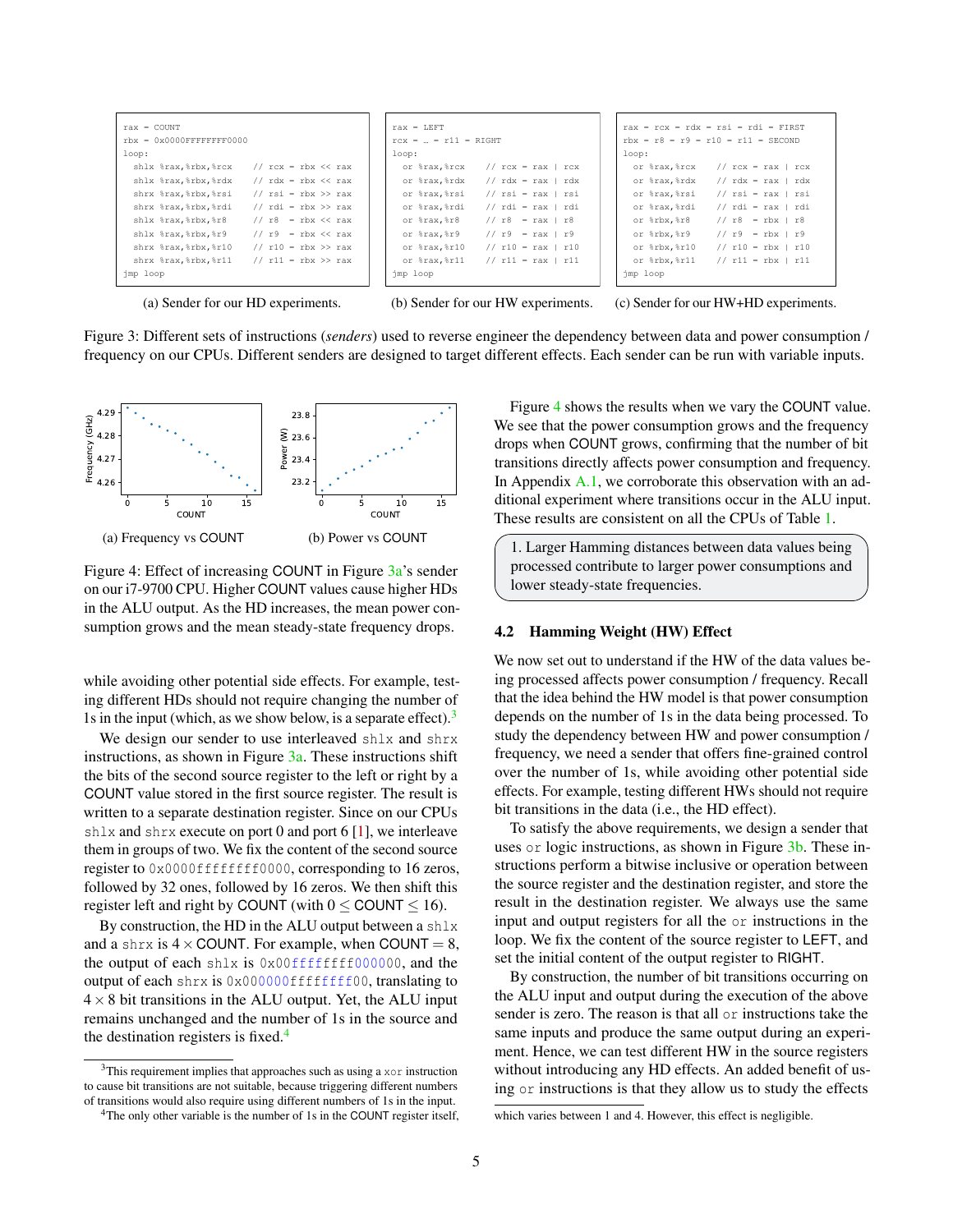<span id="page-5-0"></span>

Figure 5: Effect of varying the number of consecutive 1s in the LEFT = RIGHT input to Figure  $3b$ 's sender on our i7-9700 CPU. As we increase the number of 1s, the mean power consumption grows and the mean steady-state frequency drops.

of changing some bits of the input register (LEFT) without affecting the contents of the output register (RIGHT). We use this sender to perform multiple experiments.

Consecutive 1s We start our analysis of the HW effect by checking if the number of leading or trailing 1s in the data affects power consumption / frequency. We set  $LEFT = RIGHT$ such that the inputs and outputs of all or instructions are always the same. We then run the sender with a varying HW in the LEFT = RIGHT values. Figure  $5$  shows the results when the HW grows from 0 to 64, both when the 1s start from the least significant bit (LSB) and when they start from the most significant bit (MSB). In both cases, the power consumption grows and the frequency drops when the HW grows.

2. A larger number of leading or trailing 1s in the data values being processed contributes to larger power consumptions and lower steady-state frequencies.

We also see that the changes in power consumption and frequency appear to be nonlinear. That is, the plots of Figure [5](#page-5-0) have a "bow" shape, suggesting that the HW effect is stronger for the most significant 32 bits than for the least significant 32 bits. For example, when the input is 0xffffffff000000000 (HW=32, orange line), the HW effect is larger than when it is  $0 \times 00000000$ fffffffff (HW=32, blue line). This suggests that given data values with the same HW, their contribution power / frequency may also depend on the position of 1s. We thoroughly examine this observation later in this subsection.

Non-consecutive 1s The above experiment shows that power consumption and frequency can depend on the HW of the data being processed. However, it only focuses on a bit pattern of consecutive 1s and 0s. In reality, 1s and 0s might occur in anywhere in the data. For our model to be useful, we need to test if the HW effect applies to arbitrary bit patterns.

To analyze the HW effect in the presence of nonconsecutive 1s, we run a variant of our previous experiment, where we increase the HW at byte granularity. That is, we break the 64-bit registers  $LEFT = RIGHT$  into 8 bytes and

<span id="page-5-1"></span>

Figure 6: Effect of varying the number of non-consecutive 1s in the LEFT = RIGHT input to Figure  $3b$ 's sender on our i7-9700 CPU. The results confirm that larger HWs cause higher power consumptions and lower steady-state frequencies.

<span id="page-5-2"></span>

Figure 7: Effect of setting single bytes to 0xff in the LEFT  $=$ RIGHT input to Figure [3b'](#page-4-0)s sender on our i7-9700 CPU. The effect varies depending on the position of 1s within the inputs. HW differences in the MSBs have the strongest effect; HW

differences in the bits right below 32 have the weakest effect.

vary the HW within each byte. Increasing the HW within each byte allows us to measure the impact of different numbers of non-consecutive 1s. For example, when the HW for each byte is 2, we set 2 bits of each byte to 1, for a total HW of  $2 \times 8 = 16$  $2 \times 8 = 16$ . Figure 6 shows the results, clearly indicating that a larger number of non-consecutive 1s contributes to a larger power consumption and lower CPU frequency.

3. A larger Hamming weight (number of 1s) in the data values being processed contributes to larger power consumptions and lower steady-state frequencies regardless of whether the 1s are consecutive or not.

Non-uniformity of the HW Effect To analyze the impact of the position of 1s within the data, we run another variant of our previous experiment. We break the 64-bit registers LEFT = RIGHT into 8 bytes. Each byte can be set to  $0 \times 00$  (all 0s) or  $0 \times f f$  (all 1s). When we target byte *i*, we fix the value of the other 7 bytes and compute the delta of power consumption / frequency between setting byte *i* to 0xff and 0x00. For each byte, we repeat this test with all the  $2<sup>7</sup>$  combinations of the other 7 bytes. We compute the average and standard deviation of the deltas for each byte and show the result in Figure [7.](#page-5-2)

We immediately see that the HW effect is non-uniform across different bytes. At a high level, the 4 most significant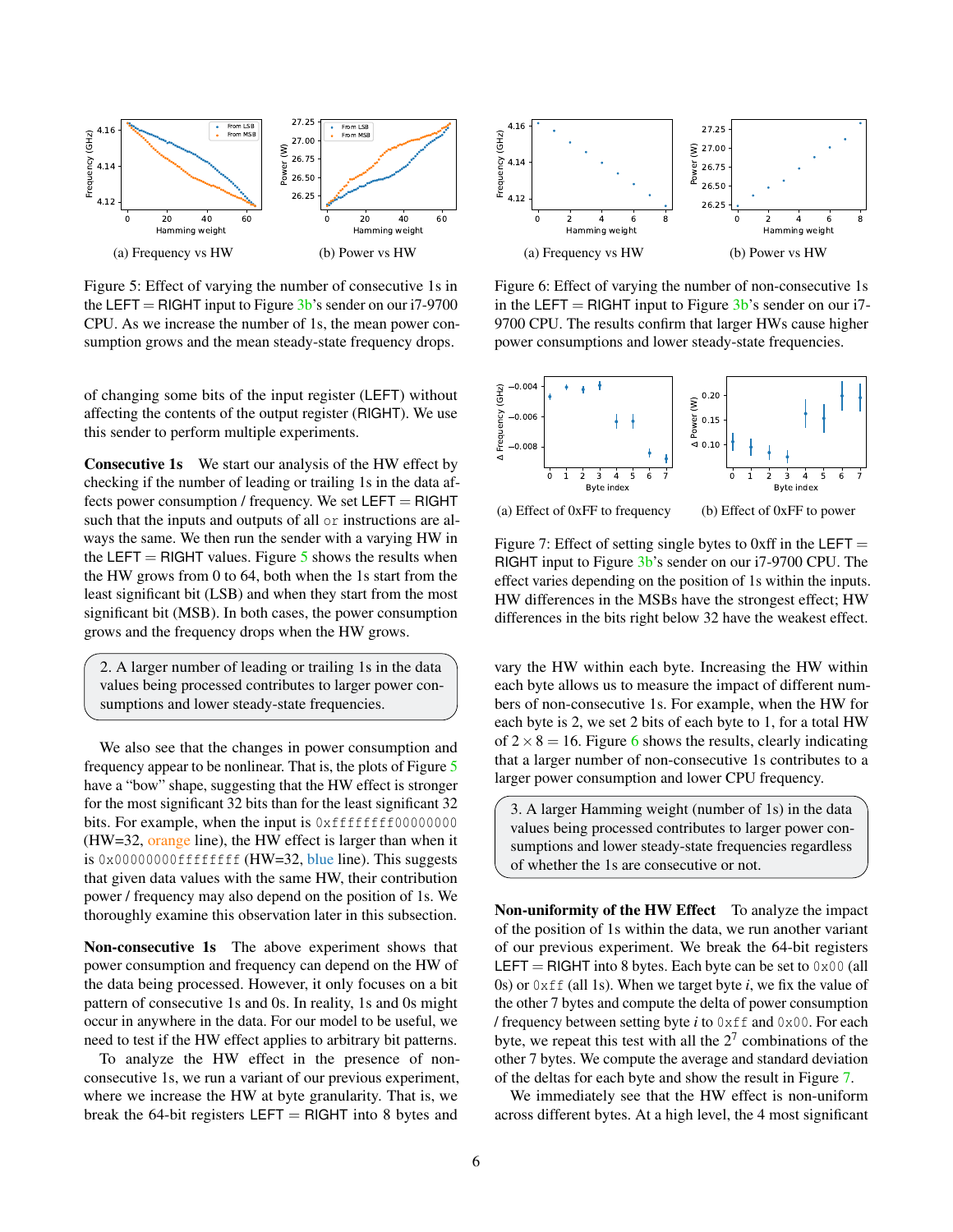bytes have a stronger HW effect than the 4 least significant bytes, and bytes closer to the 32nd bit have a weaker HW effect than bytes farther from the 32nd bit. This is consistent with our previous observation that an input where the most significant 32 bits are 1 consumes more power than an input where the least significant 32 bits are 1, even if their HWs are the same. Further, the standard deviations are relatively small, suggesting that the HW effect of each byte is independent of the values of other bytes. For example, the power/frequency deltas between 0x0000ff00000000000 and 0x000000000000000 are the same as the ones between 0xff00ffff00ffffff and 0xff0000ff00ffffff. We suspect that these properties also hold a bit granularity, but are unable to confirm because it would require collecting data for  $2^{64}$  bit combinations for a runtime of more than  $10^{13}$  years. Note that the difference in the HW effect due to the position of 1s is relatively small (e.g.,  $\leq 0.12$  W in Figure [7b\)](#page-5-2) compared to the difference in the HW effect due to the number of 1s (e.g.,  $\leq 1.11$  W in Figures [5b](#page-5-0) and [6b\)](#page-5-1) and the HD effect due to bit transitions (e.g.,  $\leq 0.75$  W in Figure [4b\)](#page-4-3).

4. The HW effect is non-uniform. 1s in the most significant bytes affect power and frequency more than 1s in the least significant bytes. Additionally, the HW effect at each byte is independent of the values of other bytes.

The above experiments show that power consumption and frequency depend both on the number and the positions of 1s in the data being processed. However, both experiments were designed using  $LEFT = RIGHT$ , meaning that all the source and destination registers used by the sender during an experiment were the same. It is then natural to ask: does the HW effect occur even when LEFT  $\neq$  RIGHT? To answer this question, we repeated the above two experiments, but this time set LEFT = 0 and only varied the HW of RIGHT.<sup>[5](#page-6-1)</sup> Both experiments yielded results similar to the ones where  $LEFT = RIGHT$ , albeit with smaller increments/decrements in power/frequency. This result shows that the HW effect on an operand is independent of the contents of other operands.

### 5. The HW effect occurs on each operand independently.

To sum up, the HW effect may be approximated as a linear combination of two vectors. The first vector is the number of 1s per byte, and the second vector is the non-uniform power consumption / frequency "cost" of 1s in that byte (based on the deltas of Figure [7\)](#page-5-2). In Appendix [A.1](#page-15-23) we discuss additional experiments in support of this model. We verified that this model applies to all the CPUs of Table [1.](#page-2-1) However, the nonuniform "costs" per byte of the HW effect can be different across CPU models. For example, in the 11th gen CPUs, the HW effect is more uniform compared to Figure [7.](#page-5-2)

<span id="page-6-2"></span>

Figure 8: Effect of increasing the HW of SECOND in Figure [3c'](#page-4-0)s sender, while fixing FIRST to different values on our i7-9700 CPU. Power consumption grows and steady-state frequency drops when both HW and HD increase at the same time (net effect of  $HW + HD$ ). However, power consumption drops and steady-state frequency grows when HW increments correspond to HD decrements (net effect of HW−HD).

#### <span id="page-6-3"></span>4.3 Additivity of the HW and HD Effects

Finally, we set out to understand if the HD and HW effects are additive. To this end, we design our sender to use or instructions with interleaved operand contents, as shown in Figure [3c.](#page-4-0) In this sender, half of the instructions computes FIRST|FIRST and the other half computes SECOND|SECOND. We interleave these instructions in groups of four, since on our CPUs or instructions use four ports [\[1\]](#page-13-8). We then test setting FIRST to be  $A = 0x000000000000$  results  $B =$  $0xfff000000000000$ ,  $C = 0x00000000ffffffff, or D =$ 0xffffffff00000000, and increase the HW of SECOND from 0 to 64, starting from the least significant bit.

Figure [8](#page-6-2) shows the results. Consider the case when FIRST  $=$  C. As the HW of SECOND increases from 0 to 32, the HD between FIRST and SECOND decreases, causing the power consumption to drop and the frequency to grow. However, as HW of SECOND increases from 32 to 64, the HD between FIRST and SECOND increases, causing the opposite effect. The slope between 0 and 32 is smaller than the one between 32 and 64. This is because the former is a net effect of HW minus HD whereas the latter is a net effect of HD plus HW. For the other values of FIRST, we see analogous effects but with different constant offsets. This result (consistent across the CPUs of Table [1\)](#page-2-1) shows that the HW and the HD effects can simultaneously contribute to power and frequency.

6. The HD and HW effects are additive and can simultaneously contribute to differences in power consumption and steady-state frequency.

# <span id="page-6-0"></span>5 Remote Timing Attack on SIKE

The previous sections have shown that carefully crafted instruction sequences can trigger data-dependent power consumption and frequency differences. In this section, we show

<span id="page-6-1"></span><sup>&</sup>lt;sup>5</sup>Whether LEFT = 0 or LEFT = RIGHT, the result of the or is still RIGHT.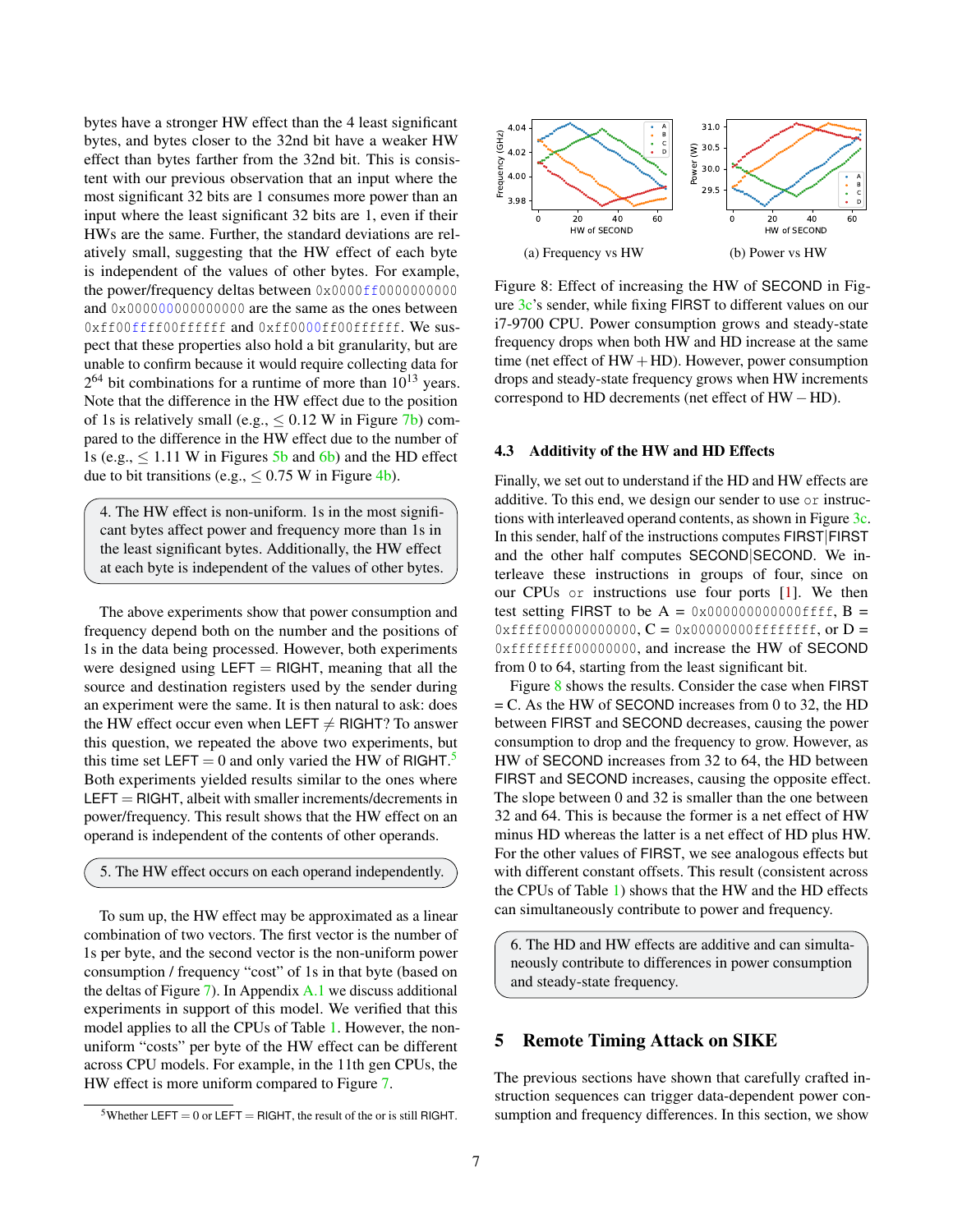that the frequency side channel threat extends to in-the-wild software. Specifically, we show how to use the frequency side channel, combined with novel cryptanalysis, for a full key recovery attack through *remote timing* on two productionready, side-channel hardened implementations of Supersingular Isogeny Key Encapsulation (SIKE) [\[52\]](#page-14-5), a post-quantum key encapsulation mechanism based on the Supersingular Isogeny Diffie-Hellman (SIDH) [\[53\]](#page-14-22) key exchange protocol.

Attack Model We assume a chosen-ciphertext attack model (CCA). The goal of the attacker (client) is to recover the static secret key used by the victim (server) to decapsulate ciphertexts. The attacker can send many ciphertexts to the victim, which always tries to compute the shared secret with the decapsulation procedure using its static secret key.

Attack Idea The server's static secret key is an integer *m* with bit expansion  $m = (m_{\ell-1},...,m_0)_2$ , where  $\ell = 378$  (for SIKE-751, the parameter selection we target in our experiments). During decapsulation, the server computes  $P + [m]Q$ for elliptic curve points *P* and *Q* included in the ciphertext; the SIKE standard prescribes a particularly efficient algorithm for evaluating this expression, the Montgomery three-point ladder [\[29\]](#page-14-23). We show that an attacker who knows the *i* least significant bits of *m* can construct points *P* and *Q* such that:

- If  $m_i \neq m_{i-1}$ , then the  $(i+1)$ st round of the Montgomery three-point ladder produces an anomalous 0 value. Once that anomalous 0 value appears, the decapsulation algorithm gets *stuck*: every intermediate value produced for the remainder of the ladder is 0. Additionally, every intermediate value produced for the function (isogeny computation) following the ladder is also 0.
- If, however,  $m_i = m_{i-1}$ , or if the attacker was wrong about the *i* least significant bits of *m* when constructing the challenge ciphertext, then the  $(i+1)$ st round generates a non-0 value. Heuristically, the remainder of the computation proceeds without producing an anomalous 0 value except with negligible probability.

This observation is new, and it represents a core contribution of our work. Because SIKE is built on somewhat abstruse math, we defer the details of how to construct points *P* and *Q* that trigger an anomalous 0 value, and why a 0 value causes the decapsulation algorithm to get stuck, to Section [5.3.](#page-9-0)

The values operated on by SIKE decapsulation are large (a single element of the field underlying SIKE-751 takes 188 bytes to express) and the operations themselves are complex: the inner loop of the Montgomery ladder comprises thousands of lines of hand-optimized assembly. Nevertheless, in Section [5.1,](#page-7-0) we show that SIKE decapsulation behaves like the much simpler, synthetic senders of Section [4.](#page-3-1) When  $m_i \neq m_{i-1}$  and the decapsulation algorithm gets stuck, repeatedly producing and operating on 0 values, the processor consumes less power and runs at a higher steady-state frequency (and therefore decapsulation takes a shorter wall time).

Taken together, our findings mean that the server's secret key can be recovered by an adaptive chosen-ciphertext attack, using execution time as a side channel. Having extracted the first *i* bits of *m*, the adversary repeatedly queries the server with ciphertexts that should cause decapsulation to get stuck in the  $(i + 1)$ st round. If the server responds faster than a baseline (established through profiling), the adversary concludes that bit  $m_i$  is the opposite of bit  $m_{i-1}$ ; otherwise bit  $m_i$  is the same. The attacker then proceeds to the next bit. In Section [5.2,](#page-8-0) we show that the timing signal is so robust that key extraction is possible *across a network*. We demonstrate full recovery of the (378-bit) private key from the SIKE-751 implementations in two popular, production-ready cryptographic libraries: Cloudflare's Interoperable Reusable Cryptographic Library (CIRCL) [\[28\]](#page-14-6), written in Go, and Microsoft's PQCrypto-SIDH [\[66\]](#page-15-9), written in C. Both of libraries are hardened against previously known software side channels and meant to run in constant time. Our attack is practical; an unoptimized version recovers the full key from a CIRCL server in 36 hours and from a PQCrypto-SIDH server in 89 hours.

#### <span id="page-7-0"></span>5.1 P-State and SIKE implementation

We start by verifying that a correct key-bit guess in our chosenciphertext attack—one that causes the Montgomery ladder and the remainder of SIKE decapsulation to repeatedly produce 0 values—causes the processor to execute at a higher frequency than an incorrect key-bit guess does. Our local experiment uses 10 randomly generated SIKE-751 server keys. For each key  $m = (m_{\ell-1}, \ldots, m_0)_2$ , we target 4 out of the 378 bit positions. We choose the target bit positions uniformly at random, to validate that the frequency difference is observable even for bits accessed late in the Montgomery ladder loop.

Suppose we target bit *i* in a secret key *m*. Provided that  $m_i \neq m_{i-1}$ , we can craft a challenge ciphertext that will trigger an anomalous 0 value in the Montgomery ladder iteration that accesses bit *i*. However, if  $m_i = m_{i-1}$ , then there is *no* challenge ciphertext that can trigger the anomalous 0 value. To make sure we are measuring the effect of anomalous 0 values, and not some other unknown effect, we set up our experiment as follows. For each key *m* and each target bit index *i*, we create a variant key  $m'$  that agrees with  $m$  at every bit position except index *i*, where it has the *opposite* bit value.<sup>[6](#page-7-1)</sup> In other words,  $m' = (m_{\ell-1},...,m_{i+1},(1 - m_i),m_{i-1},...,m_0)_2$ . A challenge ciphertext crafted as described in Section [5.3.2](#page-10-0) will induce an anomalous 0 against exactly one of  $m$  and  $m'$ .

For each key,  $m$  or  $m'$ , and for each target bit position  $i$ , we launch a multithreaded SIKE decapsulation server. The server spawns 300 concurrent goroutines (CIRCL) or pthreads (PQCrypto-SIDH). Each thread handles a single decapsulation and then exits; when all threads have joined, we relaunch the server. We allow execution to continue until 800 seconds

<span id="page-7-1"></span><sup>&</sup>lt;sup>6</sup>Every integer between 0 and  $2^{378} - 1$  is a valid SIKE-751 server private key. Given a private key we can compute the corresponding public key.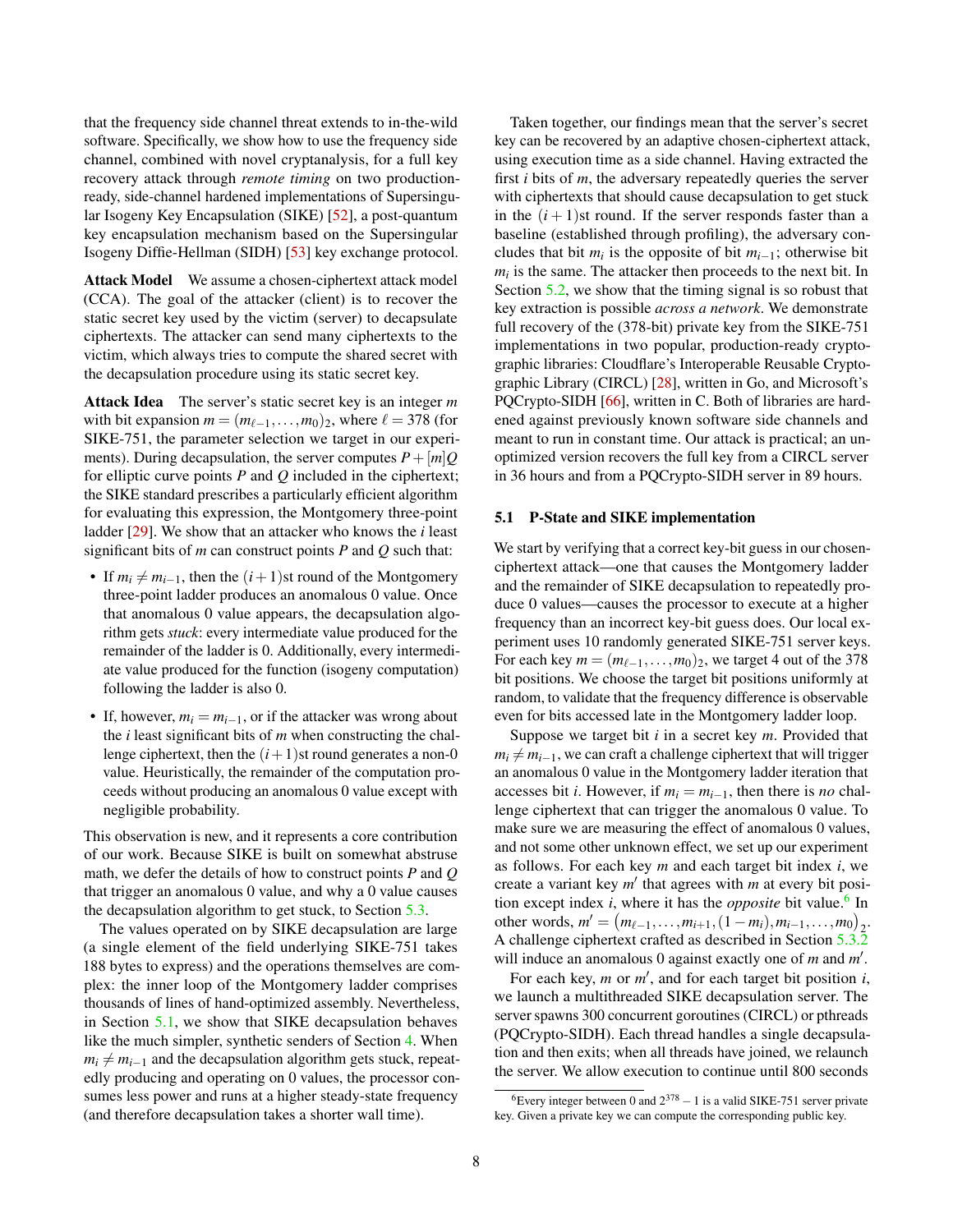<span id="page-8-1"></span>

Figure 9: Distribution of the power consumption and the frequency when the challenge ciphertext introduces an anomalous 0 ( $m_i \neq m_{i-1}$ ) or not ( $m_i = m_{i-1}$ ), using the setups from Section [4](#page-3-1) on our i7-9700 CPU. The results are over 10 randomly generated keys, where, for each key, we target 4 out of the 378 bit positions. For each key and each bit, we launch the server with 300 goroutines (CIRCL) or pthreads (PQCrypto-SIDH), each of which handles a single decapsulation request.

have elapsed. As in Section [4,](#page-3-1) we run each experiment in two setups. In the first setup, we use the default system configuration, and monitor the steady-state CPU frequency. In the second setup, we disable SpeedStep/HWP (this way, our CPU stays at the base frequency during the experiment) and monitor (core domain) power consumption. We sample both the CPU frequency and the power consumption every 1 ms.

We group the measured data points according to whether we expect the challenge ciphertext to induce an anomalous 0 or not. For each key *m* and target bit position *i*, exactly one of *m* and *m'* contributes to the anomalous-0 grouping.

The results, shown in Figures [9a](#page-8-1) and [9b,](#page-8-1) confirm that the steady-state frequency is higher and the power consumption is lower when an anomalous 0 is triggered ( $m_i \neq m_{i-1}$ ) than when it is not ( $m_i = m_{i-1}$ ), for both the CIRCL and the PQCrypto-SIDH decapsulation servers. As noted above, both these libraries are hardened against previously known software side channels and meant to run in constant time.

The signal we obtain from PQCrypto-SIDH is fainter than the one we obtain from CIRCL, because PQCrypto-SIDH uses a different strategy for Montgomery reduction that causes the value 0 to be represented in memory sometimes as 0 and sometimes as a prime number of size 751 bits.

#### <span id="page-8-0"></span>5.2 SIKE Key Remote Recovery

We now show that the secret-dependent power consumption and frequency differences observed in Section [5.1](#page-7-0) translate to a remotely observable secret-dependent *timing* difference.

We configure a SIKE target server with a randomly gen-erated static 3[7](#page-8-2)8-bit key for SIKE-751<sup>7</sup>, revealed for comparison only after the attack completes. Our server accepts a client decapsulation request over HTTP (Go) or TCP (C) and spawns a goroutine (Go) or pthread (C) to handle the request. The thread reads in the ciphertext and performs the decapsulation computation, after which it sends a message back to the client indicating the establishment of a shared secret but no other information. The target server and the attacker are both connected to the same network, and we measure an average round-trip time of 688 µs between the two machines.

The attacker simultaneously sends *n* requests with a challenge ciphertext meant to trigger an anomalous 0 and measures the time *t* it takes to receive responses for all *n* requests. When an anomalous 0 is triggered, power decreases, frequency increases, SIKE decapsulation executes faster, and *t* should be smaller. Based on the observed *t* and the previously recovered secret key bits, the attacker can infer the value of the target bit, then repeat the attack for the next bit.

For the attack to be successful, we must overcome a number of practical difficulties. First, we must set a value for *n*, the number of requests, that allows us to observe a clear timing signal when we trigger the anomalous 0s. We experimentally find an *n* big enough that the frequency increase is remotely observable, but not so big that we induce thrashing.

Second, we must set a time cutoff to distinguish when anomalous 0s are triggered and when they are not. To this end, we collect the decapsulation times when querying the server with a random ciphertext, and use these times to set a cutoff for queries not triggering anomalous 0s. We then query the server with the challenge ciphertexts for the first few bits of the key until we see a speedup compared to the random ciphertext, and use these times to set a cutoff for queries triggering anomalous 0s.

Third, we must detect and recover from mistakes caused by random variations in the server's decapsulation time. Recall that a challenge ciphertext constructed using a wrong value for the *i* least significant bits of *m* will never trigger anomalous 0s regardless of the relationship of  $m_i$  and  $m_{i-1}$ . Measuring no timing reduction in many consecutive rounds is evidence either that many consecutive key bits all have the same value (unlikely since key bits are independent and uniformly distributed), or that the value we are using for the least significant bits of the key is wrong (cf. Appendix [A.4\)](#page-18-0). In our experiments, we backtrack when experiments for 40 consecutive bit positions show no timing reduction.

Finally, there is a chance that a challenge ciphertext con-structed as in Section [5.3.2](#page-10-0) will accidentally trigger an anomalous 0 later in the decapsulation process even if it does not at the target bit index *i* of the Montgomery ladder. This will hap-

<span id="page-8-2"></span><sup>7</sup>The SIKE standard and the implementations we examined place the long-term keypair in the 3-torsion and the ephemeral key used for forming a ciphertext in the 2-torsion, so this is the case we studied. A variant of our attack applies also if the roles are swapped.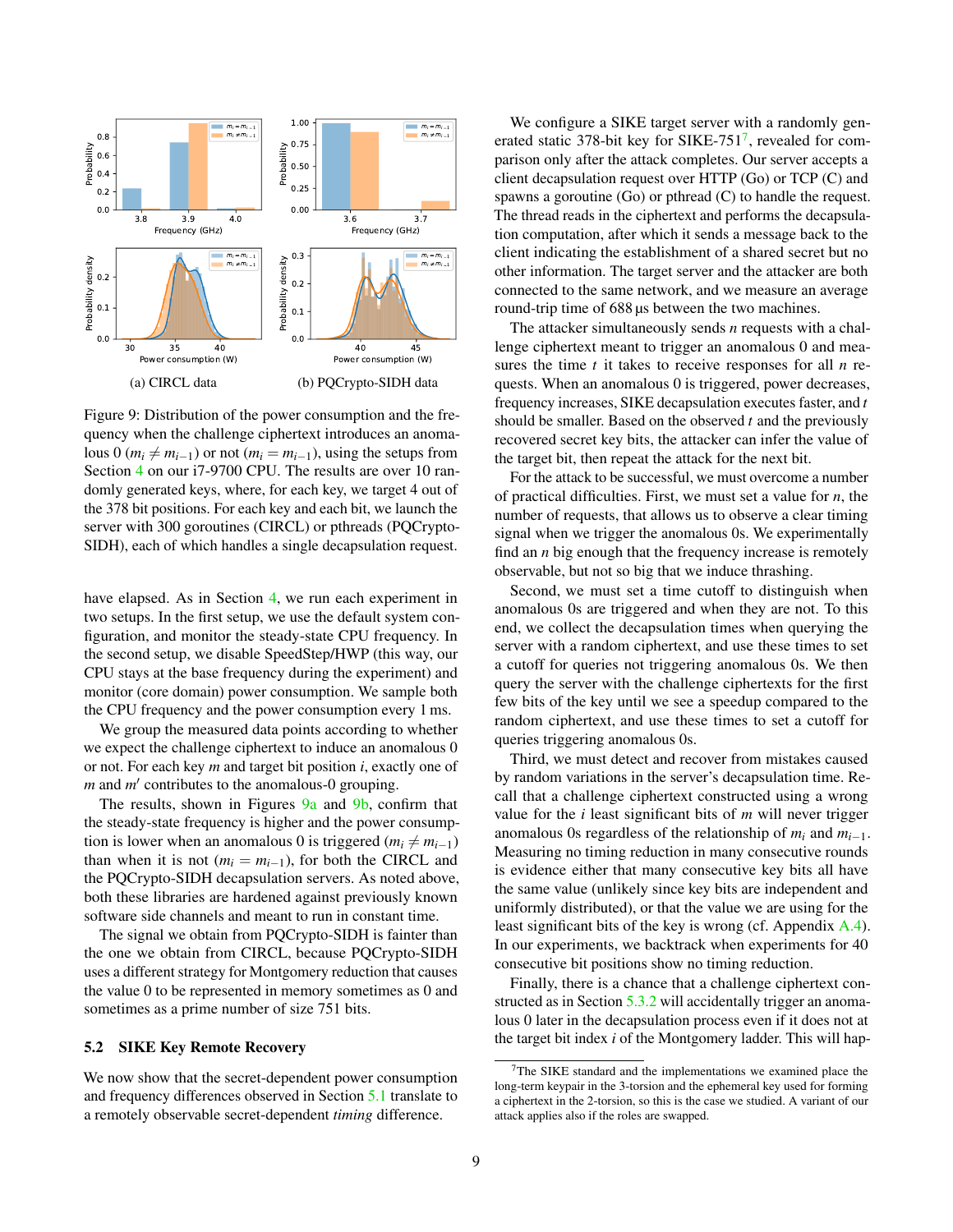<span id="page-9-1"></span>

Figure 10: Distribution of the timings measured by the attacker during the remote key extraction attack, with the server running on an i7-9700 CPU. The attacker makes 300 (CIRCL) and 1000 (PQCrypto-SIDH) connections (all with the same challenge ciphertext, constructed as per Section [5.3.2\)](#page-10-0) and measures the time until the last connection completes. We group the execution time (filtered) of each key bit extraction based on whether it should have triggered an anomalous 0 in the Montgomery ladder (i.e., whether  $m_i = 1 - m_{i-1}$  or not).

pen with exponentially small probability for most bit indices, but larger probability for the last few bit indices. We defer a detailed explanation to Appendix  $A.3$ . It may be possible to avoid triggering this misbehavior with a different way of constructing the challenge key. We instead sidestep it by stopping our interaction with the server after extracting all but the last 14 bits; we recover these last bits by brute-force search.

Attack Setup We run the SIKE target server on our i7-9700 CPU using the default system configuration. In the attack on CIRCL, the server is an HTTP server written using Go's net.http library, which handles each request in a goroutine. In the attack on PQCrypto-SIDH, the server is a TCP server written in C, which handles each request in a pthread.

We configure the attacker to send  $n = 300$  concurrent requests in the CIRCL case, and  $n = 1000$  requests in the PQCrypto-SIDH case. In both cases, concurrent requests are sent all with the same challenge ciphertext (constructed as described in Section [5.3.2\)](#page-10-0), and the attacker measures the time until the last connection completes. We experimentally determine the expected timings when the CPU frequency increases because of anomalous 0s and when it does not: for CIRCL, at most 660.2 ms and at least 662.5 ms, respectively; for PQCrypto-SIDH at most 1556 ms and at least 1558 ms, respectively. We repeat the measurement 400 times, exclude outliers (CIRCL: below 650 ms or above 675 ms; PQCrypto-SIDH: below 1500 ms or above 1580 ms), compute the median of the remaining values, and compare to the cutoffs. If the result is inconclusive for a bit, we repeat the attack on that bit. We use our side channel to extract the key up to bit 364 and recover the last 14 bits by brute force search.

Results In Figure [10a](#page-9-1) and Figure [10b,](#page-9-1) we show the timing distribution of the 300-connection runs (CIRCL) and 1000 connection runs (PQCrypto-SIDH) respectively, grouped ac-

<span id="page-9-2"></span>

Figure 11: Median times used to extract the first 20 bits (0 to 19) and the last 20 bits (345 to 364) of the key for the same attack against CIRCL SIKE-751 as in Figure [10a.](#page-9-1) The timings depend on whether the challenge ciphertext triggered an anomalous 0 ( $m_i \neq m_{i-1}$ ) or not ( $m_i = m_{i-1}$ ).

<span id="page-9-3"></span>

Figure 12: Median times used to extract the first 20 bits (0 to 19) and the last 20 bits (345 to 364) of the key for the same attack against PQCrypto-SIDH SIKE-751 as in Figure [10b.](#page-9-1) The timings depend on whether the challenge ciphertext triggered an anomalous 0 ( $m_i \neq m_{i-1}$ ) or not ( $m_i = m_{i-1}$ ).

cording to whether the challenge ciphertext of that run triggered an anomalous 0 ( $m_i \neq m_{i-1}$ ) or not ( $m_i = m_{i-1}$ ).

For the first and the last 20 bit positions of the key that we extract by interacting with the server (bits 0–19 and 345–364, respectively), we plot, in Figure [11](#page-9-2) (CIRCL) and Figure [12](#page-9-3) (PQCrypto-SIDH), the median time among the 400 measurements for that bit and whether the run triggered an anomalous 0 ( $m_i \neq m_{i-1}$ ) or not ( $m_i = m_{i-1}$ ) at that bit position. The signal is strong for both the top bits and the bottom bits.

Both attacks successfully recovered the full secret key. The attack on CIRCL completed in 36 hours, while the attack on PQCrypto-SIDH completed in 89 hours. We expect that the attack running time could be reduced with careful optimization. Unlike our attack on CIRCL, our attack on PQCrypto-SIDH made 1 mistake and needed to backtrack; see Appendix [A.4](#page-18-0) for our error correction strategy.

#### <span id="page-9-0"></span>5.3 Anomalous 0s in SIKE Decapsulation

We now explain how an attacker can construct SIKE ciphertexts that trigger an anomalous 0 in the  $(i + 1)$ st iteration of the Montgomery ladder when  $m_i \neq m_{i-1}$ , and why that anomalous 0, once generated, causes the remainder of the decapsulation algorithm to also produce 0s repeatedly.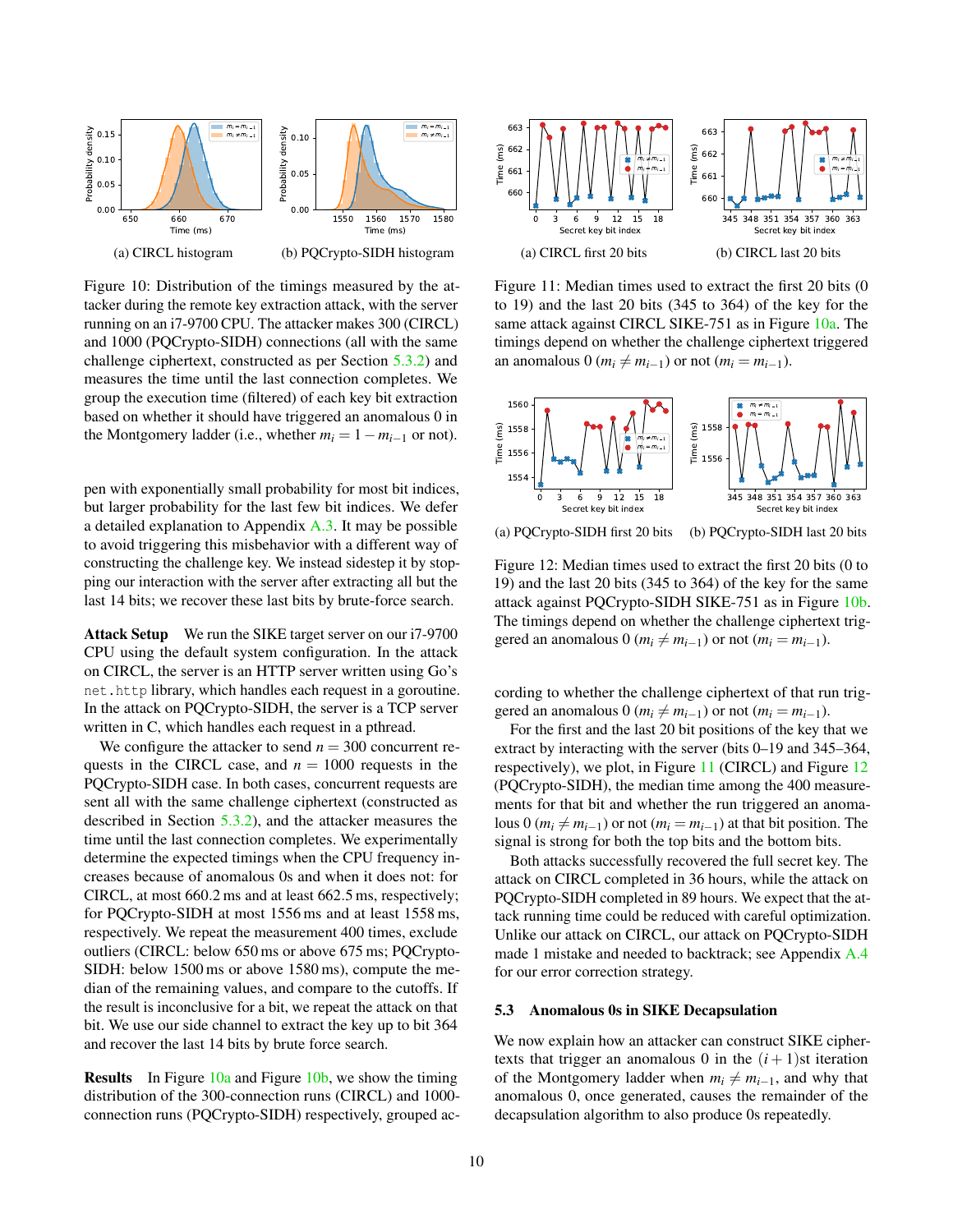We briefly recall some relevant mathematical background in Appendix [A.2.](#page-17-0) We recommend that readers review a longer introduction to the math behind elliptic curves, isogenies, and SIKE; Costello's tutorial expositions of elliptic curves [\[18\]](#page-13-10) and isogenies [\[19\]](#page-13-11) are especially good choices.

The first subroutine in the SIKE decapsulation algorithm recovers (the Montgomery coefficient  $A$  of) the curve  $E'_0$  on which the points *P*, *Q*, and  $Q - P$ , included in the ciphertext provided by the attacker, lie. This subroutine is fast and independent of the secret key; we do not consider it further.

The second subroutine uses the Montgomery three-point ladder to compute  $P + [m]Q$  on the curve  $E'_0$  recovered by the first subroutine. This is the subroutine in which a correct key-bit guess ( $m_i \neq m_{i-1}$ ) can trigger the generation of an anomalous 0 value. We explain how in Section [5.3.2.](#page-10-0)

The third subroutine evaluates the isogeny corresponding to the point  $P + [m]Q$ , computing (the Montgomery coefficient of) the curve  $E'_{e_3}$  that is the image of  $E'_0$  under that isogeny. The fourth subroutine computes the *j*-invariant of the curve  $E'_{e_3}$ ; this *j*-invariant is the shared SIDH secret. In Section  $5.\overline{3}.\overline{3}$  and Appendix [A.3,](#page-18-1) we explain how an anomalous 0 value output by the Montgomery ladder causes the isogeny evaluation (third subroutine) and the *j*-invariant computation (fourth subroutine) to produce additional anomalous 0s.

The final step in SIKE decapsulation is a Fujisaki–Okamoto consistency check  $[31, 44]$  $[31, 44]$  $[31, 44]$  that checks that the ciphertext was properly generated. If the check fails, the recipient generates a random session key instead of the one prescribed by the (invalid) ciphertext. The Fujisaki–Okamoto check immunizes SIKE against attacks, such as that due to Galbraith et al. [\[32\]](#page-14-26), that require partial information about the *j*-invariant computed when decapsulating (invalid) ciphertexts.

We do not claim to invalidate SIKE's proof of security. None of the ciphertexts we construct in our attack passes the Fujisaki–Okamoto check. Nevertheless, our attack recovers the server's secret key, because we obtain the information we need from the running time of the subroutines performed before the Fujisaki–Okamoto check.

While our paper was under embargo (cf. Section [1\)](#page-0-0), our chosen-ciphertext attack triggering anomalous 0s in SIKE decapsulation, described in this subsection, was independently rediscovered by De Feo et al. [\[25\]](#page-14-27).

### 5.3.1 Affine and Projective X-Coordinate Point Representations on Montgomery Curves

A Montgomery curve is defined by the equation  $E_{A,B}$ :  $By^2 =$  $x^3 + Ax^2 + x$ , with parameters  $A, B \in \mathbb{F}_{p^2}$  such that  $B(A^2 4 \neq 0$ . Montgomery curves have properties that make them suitable for efficient, side-channel resistant implementations. In particular, many operations needed in cryptography can be computed using just the x-coordinate of a point (ignoring the y-coordinate) and just the curve parameter *A* (ignoring the curve parameter  $B$ ). The point with x- and y-coordinate

**Algorithm 1:** Three point ladder  $(52)$ , Appendix A)

1 function Ladder3pt  
\nInput: 
$$
m = (m_{\ell-1},...,m_0)_2 \in \mathbb{Z}, (x_P, x_Q, x_{Q-P}),
$$
  
\nand (A : 1)  
\nOutput:  $(X_{P+[m]Q} : Z_{P+[m]Q})$   
\n1  $((X_0 : Z_0), (X_1 : Z_1), (X_2 : Z_2)) \leftarrow ((x_Q : 1), (x_P : 1), (x_{Q-P} : 1))$   
\n2  $a_{24}^1 \leftarrow (A+2)/4$   
\n3 for  $i = 0$  to  $\ell - 1$  do  
\n4  $\begin{array}{|l|l|}\n \text{if } m_i = 1 \text{ then} \\
 \text{(}(X_0 : Z_0), (X_1 : Z_1)) \leftarrow \text{xDBLADD}((X_0 : Z_0), (X_1 : Z_1), (X_2 : Z_2), (a_{24}^+ : 1))\n \end{array}$   
\n6  $\text{else}$   
\n7  $\begin{array}{|l|l|}\n \text{(}(X_0 : Z_0), (X_2 : Z_2)) \leftarrow \text{xDBLADD}((X_0 : Z_0), (X_2 : Z_2), (X_1 : Z_1), (a_{24}^+ : 1))\n \end{array}$   
\n8 return (X₁ : Z₁)

<span id="page-10-1"></span>both equal to 0 is a point of order 2 with special significance to arithmetic on a Montgomery curve; it is denoted by *T*.

To minimize the need for (expensive) modular inversions, implementations typically work using projective rather than affine x-coordinate representation. For a point *P*, we write  $x_P$  for its affine x-coordinate and  $(X_P : Z_P)$  for its projective x-coordinate representation, where  $x_P = X_P \cdot Z_P^{-1}$ . As usual, there are many equivalent  $(X:Z)$  pairs that represent the same affine point. We write  $(X : Z) \sim (X' : Z')$  to mean that there exists a scaling factor *r* such that  $X = rX'$  and  $Z = rZ'$ .

The point  $T$  is represented as  $(0:1)$  when using projective x-coordinates; the point at infinity,  $O$ , as  $(1:0)$ . The projective pair (0 : 0) is *not* considered the valid projective x-coordinate representation of any point. This is important to our attack.

#### <span id="page-10-0"></span>5.3.2 Anomalous 0s in the Montgomery Ladder

The Montgomery three-point ladder is implemented using Ladder3pt shown in Algorithm [1,](#page-10-1) reproduced from the SIKE specification [\[52\]](#page-14-5). The inputs are an integer *m*, curve points *P*, *Q*, and *Q* − *P* (in affine x-coordinate representation), and the curve parameter *A*. The output is the point  $P + [m]Q$  (in projective x-coordinate representation).

The subroutine invoked inside the loop, xDBLADD, when applied to points  $U$ ,  $V$ , and  $U - V$ , returns a tuple consisting of  $[2]U$  and  $U + V$ . As the names suggest, invoking xDBLADD is equivalent to invoking xDBL to compute [2]*U* and xADD to compute  $U + V$ , but the combined algorithm evaluates some repeated subexpressions just once.

The points *P*, *Q*, and *Q*−*P*, as well as the curve parameter *A*, are supplied by the attacker, whereas the integer *m* is the secret key. The goal of the attacker is to leak *m*. [8](#page-10-2)

<span id="page-10-2"></span><sup>8</sup>As written, algorithm Ladder3pt is not constant time, but the branch in line 4 is implemented in practice using constant-time conditional swaps.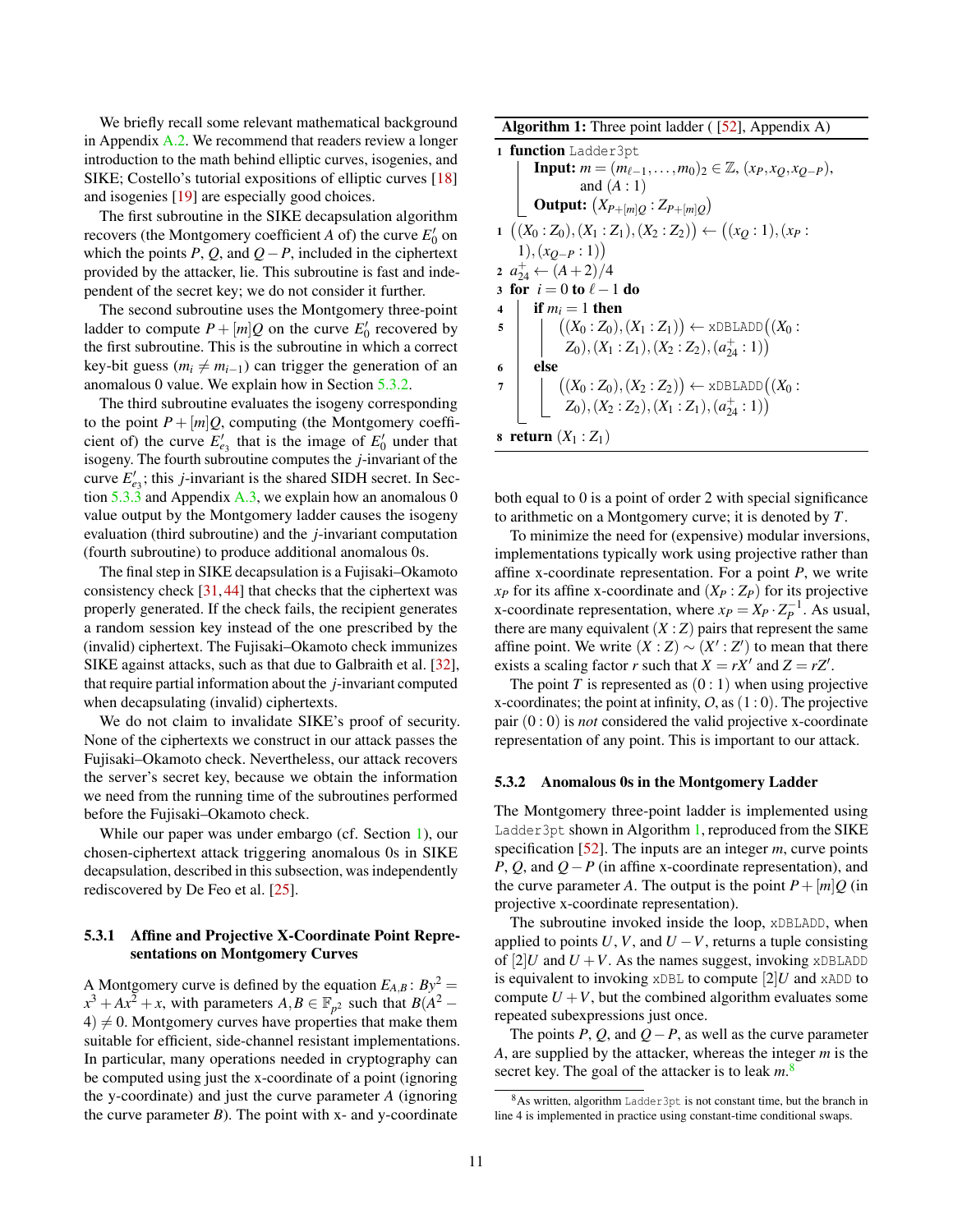Consider the algorithm xADD that, given points *U*,*V*, and *W* in projective x-coordinate form where  $W = U - V$ , computes the point  $U + V$  in projective x-coordinate form, as:

$$
X \leftarrow Z_W [(X_U - Z_U)(X_V + Z_V) + (X_U + Z_U)(X_V - Z_V)]^2
$$
  
\n
$$
Z \leftarrow X_W [(X_U - Z_U)(X_V + Z_V) - (X_U + Z_U)(X_V - Z_V)]^2
$$
.

When  $U - V$  is any point except  $O$  or  $T$ , xADD $(U, V, U - V)$ correctly returns  $U + V$ . However, when  $U - V$  is  $O$  or  $T$ ,  $x$ ADD $(U, V, U - V)$  misbehaves and returns the invalid projective representation  $(0:0)$  instead of  $U + V$  [\[21\]](#page-14-28).<sup>[9](#page-11-1)</sup>

Worse,  $xADD(U, V, W)$  will also return  $(0:0)$  if called with any of  $U$ ,  $V$ , or  $W$  equal to  $(0:0)$ , regardless of the value of the other two inputs.<sup>[10](#page-11-2)</sup> Repeated applications of  $xADD$  can thus get stuck at  $(0:0)$ . We use exactly this fact for our attack.

Suppose that we can arrange that, at the beginning of iteration *k* in Ladder3pt,  $(X_2 : Z_2) \sim T$ , i.e., that  $X_2 = 0$  and  $Z_2$ is nonzero. There are 2 cases to consider:

- if  $m_k = 1$ , then *T* will be passed into the third argument of xDBLADD, triggering the misbehavior in xADD and causing  $(X_1 : Z_1)$  to be set to  $(0 : 0)$ .
- otherwise, if  $m_k = 0$ , then *T* will instead be passed into the *second* argument of xDBLADD. This will *not* trigger the misbehavior in  $xADD$  and not produce  $(0:0)$  as an output. The point  $(X_2 : Z_2)$ , which was equal to *T*, will be overwritten with whatever xADD returns.

In the first case, xADD will get stuck; the second element of the tuple returned by xDBLADD will be (0 : 0) in *every* subsequent iteration of Ladder3pt's loop, and Ladder3pt will eventually return  $(0:0)$ . In the second case, it is likely that 0 values will not recur during the ladder computation.

It remains to show how the attacker can arrange for  $(X_2 : Z_2)$ to equal *T* at loop iteration *k*. Let  $\mu_i = (m_{i-1}, \ldots, m_0)_2$  represent the least significant *i* bits of *m*. Algorithm Ladder3pt maintains the invariant that, at the beginning of iteration *i* of the loop, the points  $(X_0:Z_0)$ ,  $(X_1:Z_1)$ , and  $(X_2:Z_2)$  satisfy

$$
(X_0:Z_0) \sim [2^i]Q
$$
  
\n
$$
(X_1:Z_1) \sim P + [\mu_i]Q
$$
  
\n
$$
(X_2:Z_2) \sim (X_0:Z_0) - (X_1:Z_1).
$$

Suppose that that the attacker, proceeding bit-by-bit, has extracted  $\mu_k$ . The attacker picks an arbitrary curve and sets  $Q$  to be an arbitrary point on the curve.

If  $m_{k-1} = 0$ , the attacker sets

$$
P \leftarrow [2^k - \mu_k] Q - T \quad . \tag{1}
$$

Then, at iteration *k* of the Ladder3pt loop, we will have  $(X_2)$ :  $Z_2$ ) ~ *T*. If  $m_k = 1$ , *T* will be passed as the third argument to xDBLADD, triggering the misbehavior as described above.

If  $m_{k-1} = 1$ , the attacker instead sets

$$
P \leftarrow T - [\mu_k] Q \quad . \tag{2}
$$

Then, at iteration *k* of the Ladder3pt loop, we will have  $(X_1:$  $Z_1$ ) ~ *T*. If  $m_k = 0$ , *T* will be passed as the third argument to xDBLADD, triggering the misbehavior.

To summarize, if  $m_k \neq m_{k-1}$ , the crafted input ciphertext will trigger the anomalous 0 misbehavior.

When generated according to the SIKE specification, *P* and Q are always linearly independent points of order 3<sup>e3</sup> and never produce *T* or *O* during the execution of Ladder3pt. When generated according to our algorithm above but with an incorrect key-bit guess, we expect that *T* or *O* will be produced only with negligible probability.<sup>[11](#page-11-3)</sup> This conjecture is supported by our experiments.

### <span id="page-11-0"></span>5.3.3 Anomalous 0s in Isogeny Evaluation and *j*-Invariant Calculation

The next task in SIKE decapsulation, isogeny evaluation, is carried out by algorithm 3\_e\_iso, which takes as input the point  $P + [m]Q$  (in projective x-coordinate form) as output by Ladder3pt, expecting it to be a point of exact order 3 *e*3 . In Appendix  $A.3$ , we show that, when invoked on the invalid input  $(0:0)$ ,  $3_e$  iso and its subroutines repeatedly operate on and produce 0 values. Isogeny evaluation in 3\_e\_iso thus acts as an amplifier for the signal produced by the ladder evaluation in Ladder3pt, making it possible to observe even an anomalous 0 produced in a late Ladder3pt loop iteration.

After isogeny evaluation, the next task in SIKE decapsulation is *j*-invariant calculation, using algorithm jInvariant. When  $3_e$  iso returns  $(0:0)$ , jInvariant is invoked with input  $(0:0)$ , every intermediate value it computes is 0, and its return value (the SIDH shared secret) is  $0<sup>12</sup>$  $0<sup>12</sup>$  $0<sup>12</sup>$ 

### <span id="page-11-5"></span>5.4 Mitigations

We now describe the mitigation that Cloudflare and Microsoft deployed after we disclosed our attack on SIKE.

The mitigation, which was originally proposed by De Feo et al. [\[25\]](#page-14-27), consists of validating that the ciphertext (public key) consists of a pair of linearly independent points of the correct order 3<sup>e<sub>3</sub></sup>. This check is performed before running the three-point ladder and prevents attack ciphertexts from being further processed, thus hindering the attack. When running decapsulation on a single thread on our i7-9700 CPU, we

<span id="page-11-1"></span><sup>&</sup>lt;sup>9</sup>If  $U - V = O$  then  $U = V$  and therefore  $(X_U : Z_U) \sim (X_V : Z_V)$ . If  $U - V = T$  then  $U = \tau_T(V)$  where  $\tau_T$  is the translation-by-*T* map; by a property of Montgomery curves, it follows that  $(X_U : Z_U) \sim (Z_V : X_V)$ .

<span id="page-11-2"></span> $10$ In this case it does not matter—indeed, does not make sense to ask whether  $W = U - V$ .

<span id="page-11-3"></span><sup>&</sup>lt;sup>11</sup>This fact allows us not only to distinguish a correct from an incorrect bit guess for bit  $m_k$  but also to detect and recover from mistakes in determining the earlier bits  $\mu_k$ ; see Appendix [A.4.](#page-18-0)

<span id="page-11-4"></span><sup>&</sup>lt;sup>12</sup>Note that this output depends on the result of inverting 0 in  $\mathbb{F}_{p^2}$  in step 15 of jInvariant. The Montgomery inversion algorithms in the implementations we examined have  $1/0 = 0$  (see Savas and Koç [\[83\]](#page-15-24)).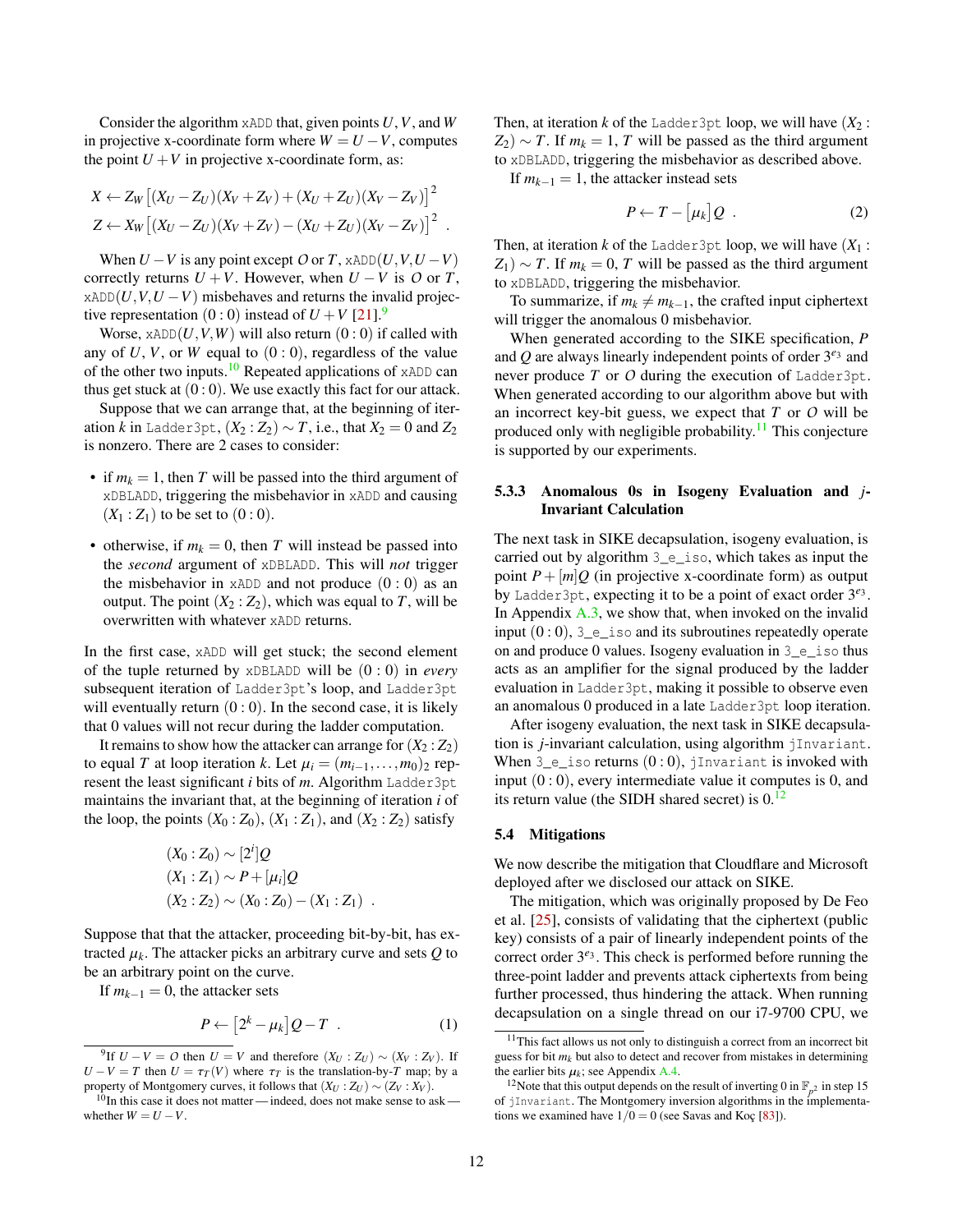found that the mitigation adds a performance overhead of 5% for CIRCL and of 11% for PQCrypto-SIDH.

# 6 Timer-free Attacks

We now show that not only can we use the frequency side channel to turn power attacks into remote timing attacks (as we saw in Section [5\)](#page-6-0), but we can also use it to mount timing attacks without a timer. To this end, we use the frequency side channel to mount a KASLR break and a covert channel.

KASLR Break Like prior work [\[12,](#page-13-12)[13](#page-13-13)[,37,](#page-14-29)[43,](#page-14-30)[45,](#page-14-31)[51,](#page-14-32)[63,](#page-14-2)[64\]](#page-15-5), the goal of the (unprivileged) attacker is to de-randomize the kernel base address. Knowledge of the kernel base address is useful to mount memory corruption exploits.

In Linux, the kernel text is placed at a 2 MB boundary in the 0xffffffff80000000 – 0xffffffffc0000000 range [\[13\]](#page-13-13). Hence, the kernel can be placed at one of 512 possible offsets. Prior work has shown that, on Intel and AMD processors, there is a timing and power consumption difference when executing prefetch instructions on a memory address depending on whether that address is mapped or not [\[43,](#page-14-30) [63\]](#page-14-2). This difference can be used to infer the location of the kernel within its predefined region. We show that this power consumption difference manifests also as a CPU frequency difference.

To this end, we build a sender process similar to the ones of Figure [3,](#page-4-0) but using only prefetcht0 instructions. While the sender runs, a separate thread measures the current CPU frequency using the unprivileged scaling\_cur\_freq interface from the cpufreq driver. We ran the sender with all the 512 possible kernel base addresses, for 10 different randomizations (i.e., repeating across 10 reboots) on our Intel i7-9700 CPU. In all 10 cases, we were able to identify the base address successfully (as verified by checking the privileged /proc/kallsyms interface). We measured an average steady-state CPU frequency of 4.04 GHz when repeatedly prefetching mapped addresses, and 4.24 GHz when repeatedly prefetching unmapped addresses. The runtime of our unoptimized, proof-of-concept implementation is of 2 minutes. This runtime is larger than state-of-the-art KASLR breaks, but could be reduced with additional engineering effort.

Covert Channel Like prior work, our covert channel uses a *sender* and a *receiver*. To transmit a 0, the sender executes a loop of or instructions with high HD and HW in their data flow. This loop increases the power consumption and results in lower CPU frequency values. To transmit a 1, the sender executes a loop of shlx instructions with low HD and HW in their data flow. This loop decreases the power consumption and results in higher CPU frequency values. The receiver measures the current CPU frequency using the unprivileged scaling cur freq interface from the cpufreq driver.

We evaluated our covert channel by transmitting 1 kB of random data on our i7-9700 CPU. Our unoptimized, proofof-concept implementation achieved a bandwidth of 30 bps

with an error rate of 0.03% (average across 10 runs). This bandwidth is similar to the one of prior covert channels relying on software-based power measurement interfaces [\[63,](#page-14-2) [64\]](#page-15-5).

# 7 Discussion

Affected CPUs We successfully reproduced our attack on Intel CPUs from the 8th to the 11th generation of the Core microarchitecture (reported in Table [1\)](#page-2-1). We also tested two desktop CPUs from older generations, namely the i7-6700K (Skylake) and i7-7700K (Kaby Lake), and we found that both models only support Turbo frequencies on single core workloads: as soon as more than 1 core is active, the P-state is capped at the base frequency. In our experiments, we were not able to force the frequency into steady state (i.e., below the max turbo frequency) with single-core workloads, and were therefore unable to reproduce our attack on these models.

Besides CPUs from the (client-class) Core microarchitecture, our attack should also work on Intel Xeon CPUs (serverclass) since they also use similar P-state management techniques. Additionally, other CPU vendors implement similar DVFS mechanisms and are likely vulnerable. For example, we verified that the AMD Ryzen processors are also vulnerable to our attack, featuring a similar HW/HD leakage model and enabling the same SIKE vulnerability that we described in Section [5.](#page-6-0) We leave reverse engineering the specific characteristics of the AMD leakage model to future work.

Mitigating Leakage via the Frequency Channel Our attack is enabled by data-dependent frequency adjustments at steady state. As we showed, the affected CPUs enter this state when certain power and thermal limits are hit during a workload's execution. Thus, one approach to mitigate the attack is to reduce the likelihood that the CPU hits these limits. One workload-independent way to do so is to either disable Turbo Boost, or to disable SpeedStep and HWP from the BIOS. We verified that, with otherwise standard system configurations, both methods cause the frequency to stay fixed at the base frequency during workload execution and never enter steady state, preventing leakage via the frequency side channel. However, this approach significantly reduces system performance. Moreover, this approach may not be sufficient on system configurations with custom power limits. Indeed, in concurrent work, Liu et al. show that a privileged adversary can extract AES-NI keys using the frequency side channel after reducing the power limits to fractions of their default values [\[65\]](#page-15-25).

Mitigating Leakage in Ciphers Another mitigation strategy consists of removing secret-dependent leakage in cryptographic software. For example, SIKE's mitigation discussed in Section [5.4](#page-11-5) hinders our attack by preventing attack ciphertexts from triggering secret-dependent computations on 0s.

For cryptographic software in general, mitigating the power leakage itself would naturally close the frequency channel.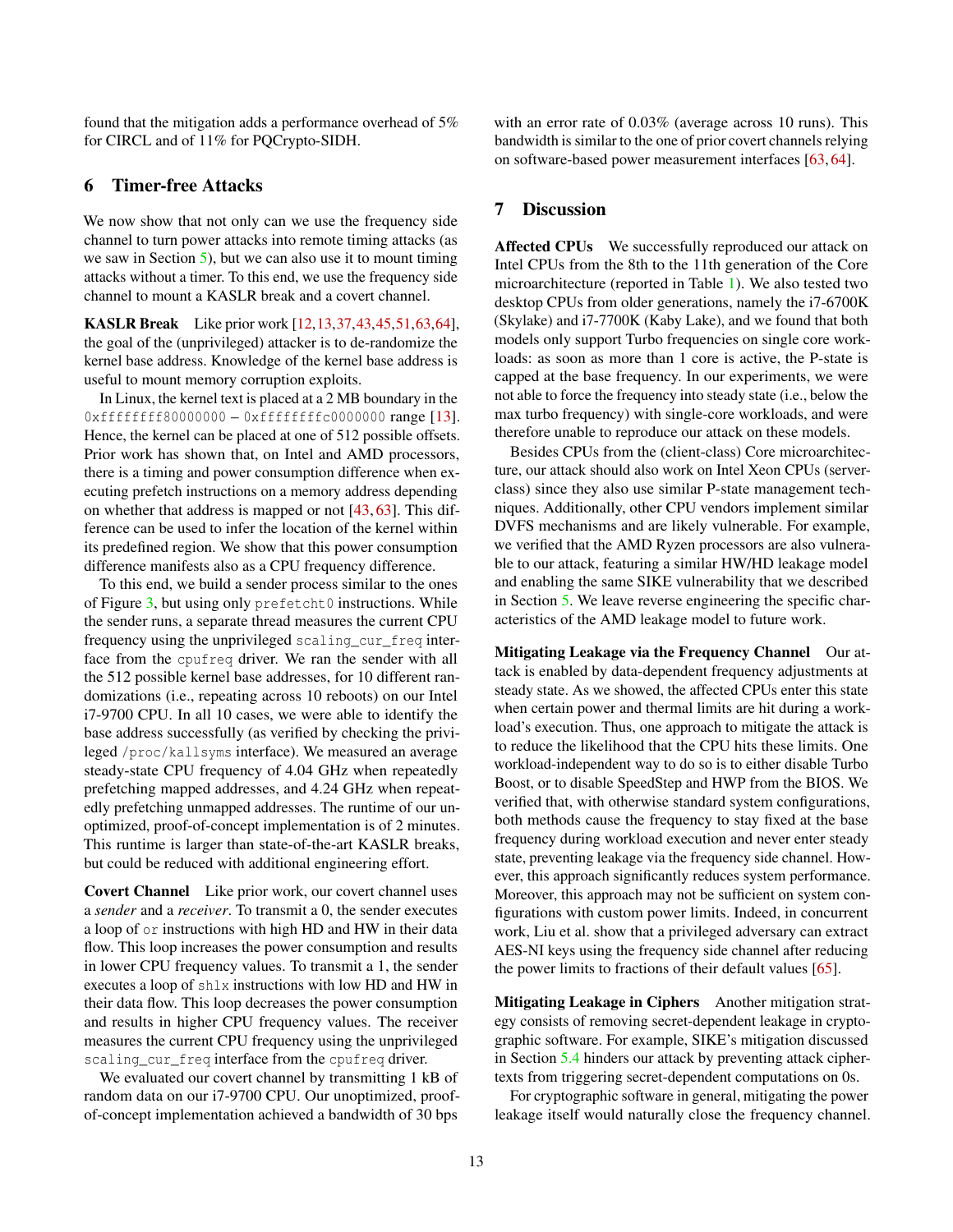True decoupling would require that all operands have no statistical correlation with secrets, which is only feasible with techniques like fully homomorphic encryption. A more realistic approach takes advantage of the fact that it is not the power usage of *each* operand that is leaked, but an average of the power usage across all operands in a time period. This goal may be achieved using masking/blinding techniques. Prior works have introduced protocol-specific masking techniques for ciphers such as AES [\[8,](#page-13-14)[38,](#page-14-33)[82,](#page-15-26)[86\]](#page-15-27) and blinding techniques for elliptic-curve cryptography [\[54\]](#page-14-34). Automatic masking techniques have also been proposed either in software [\[7,](#page-13-15) [17,](#page-13-16) [27\]](#page-14-35) or leveraging additional hardware support [\[26,](#page-14-36) [33,](#page-14-37) [41,](#page-14-38) [42,](#page-14-39) [79\]](#page-15-28). However, masked/blinded implementations may still leak in practice via power side channels [\[4,](#page-13-17) [5,](#page-13-18) [34,](#page-14-40) [69,](#page-15-29) [81,](#page-15-30) [84,](#page-15-31) [85\]](#page-15-32).

Future defenses could also examine the potential of fusing unrelated loops, vectorizing operations, or other methods of interleaving different computations. These approaches could be done by combining multiple, normally sequential, computations in the program or by introducing an additional complementary kernel. Effective blinding will require that the combined computation's power trace is not related to any secret computation. For example, if we can construct a bitinverted version of a cryptographic kernel, we can interleave the real kernel and the blinding kernel. Our model of HW and HD provides a starting point for future work on blinding.

# 8 Conclusion

We discovered that in modern Intel (and AMD) x86 CPUs, DVFS-induced frequency variations depend on the current power consumption, and hence on the data being processed. We showed, for the first time, that the HD and HW of data individually and non-uniformly contribute to power consumption and frequency on modern x86 CPUs. We described a novel chosen-ciphertext attack against SIKE, which uses this knowledge to leak full cryptographic keys via remote timing.

The security implications of our findings are significant. Not only do they expand the attack surface of power sidechannel attacks by removing the need for power measurement interfaces, but they also show that, even when implemented as constant time, cryptographic code can still leak via remote timing analysis. The takeaway is that current cryptographic engineering practices for how to write constant-time code are no longer sufficient to guarantee constant time execution of software on modern, variable-frequency processors.

### Acknowledgments

This work was funded in part through NSF grants 1942888 and 1954521, and gifts from Google, Mozilla, and Qualcomm. Wang was partly supported by a Packard Fellowship (via Brent Waters). We thank our shepherd Michael Schwarz and the anonymous reviewers for their valuable feedback.

# Availability

We have open sourced the code of all the experiments of this paper at <https://github.com/FPSG-UIUC/hertzbleed>.

### References

- <span id="page-13-8"></span>[1] Andreas Abel and Jan Reineke. uops.info: Characterizing latency, throughput, and port usage of instructions on Intel microarchitectures. In *ASPLOS*, 2019.
- <span id="page-13-9"></span>[2] Andreas Abel and Jan Reineke. uiCA: Accurate throughput prediction of basic blocks on recent Intel microarchitectures. In *ICS*, 2022.
- <span id="page-13-0"></span>[3] Ross Anderson. *Security Engineering: A Guide to Building Dependable Distributed Systems, 3rd Edition*. John Wiley & Sons, 2020.
- <span id="page-13-17"></span>[4] Josep Balasch, Benedikt Gierlichs, Vincent Grosso, Oscar Reparaz, and François-Xavier Standaert. On the cost of lazy engineering for masked software implementations. In *CARDIS*, 2014.
- <span id="page-13-18"></span>[5] Sven Bauer. Attacking exponent blinding in RSA without CRT. In *COSADE*, 2012.
- <span id="page-13-19"></span>[6] Daniel J. Bernstein and Tanja Lange. Montgomery curves and the Montgomery ladder. In *Topics in Computational Number Theory Inspired by Peter L. Montgomery*. Cambridge University Press, 2017.
- <span id="page-13-15"></span>[7] Alex Biryukov, Daniel Dinu, Yann Le Corre, and Aleksei Udovenko. Optimal first-order boolean masking for embedded iot devices. In *CARDIS*, 2017.
- <span id="page-13-14"></span>[8] Johannes Blömer, Jorge Guajardo, and Volker Krummel. Provably secure masking of AES. In *SAC*, 2004.
- <span id="page-13-4"></span>[9] Eric Brier, Christophe Clavier, and Francis Olivier. Correlation power analysis with a leakage model. In *CHES*, 2004.
- <span id="page-13-1"></span>[10] Len Brown. powercap: restrict energy meter to root access. [https:](https://git.kernel.org/pub/scm/linux/kernel/git/torvalds/linux.git/commit/?id=949dd0104c496fa7c14991a23c03c62e44637e71) [//git.kernel.org/pub/scm/linux/kernel/git/torvalds/lin](https://git.kernel.org/pub/scm/linux/kernel/git/torvalds/linux.git/commit/?id=949dd0104c496fa7c14991a23c03c62e44637e71) [ux.git/commit/?id=949dd0104c496fa7c14991a23c03c62e4463](https://git.kernel.org/pub/scm/linux/kernel/git/torvalds/linux.git/commit/?id=949dd0104c496fa7c14991a23c03c62e44637e71) [7e71](https://git.kernel.org/pub/scm/linux/kernel/git/torvalds/linux.git/commit/?id=949dd0104c496fa7c14991a23c03c62e44637e71), 2020. Accessed on Jun 7, 2022.
- <span id="page-13-2"></span>[11] Ileana Buhan, Lejla Batina, Yuval Yarom, and Patrick Schaumont. SoK: Design tools for side-channel-aware implementions. In *ASIACCS*, 2022.
- <span id="page-13-12"></span>[12] Claudio Canella, Daniel Genkin, Lukas Giner, Daniel Gruss, Moritz Lipp, Marina Minkin, Daniel Moghimi, Frank Piessens, Michael Schwarz, Berk Sunar, Jo Van Bulck, and Yuval Yarom. Fallout: Leaking data on Meltdown-resistant CPUs. In *CCS*, 2019.
- <span id="page-13-13"></span>[13] Claudio Canella, Michael Schwarz, Martin Haubenwallner, Martin Schwarzl, and Daniel Gruss. KASLR: Break it, fix it, repeat. In *ASIACCS*, 2020.
- <span id="page-13-5"></span>[14] Suresh Chari, Charanjit Jutla, Josyula R Rao, and Pankaj Rohatgi. A cautionary note regarding evaluation of AES candidates on smart-cards. In *AES2*, 1999.
- <span id="page-13-7"></span>[15] Yimin Chen, Xiaocong Jin, Jingchao Sun, Rui Zhang, and Yanchao Zhang. POWERFUL: Mobile app fingerprinting via power analysis. In *INFOCOM*, 2017.
- <span id="page-13-6"></span>[16] Jean-Sébastien Coron. Resistance against differential power analysis for elliptic curve cryptosystems. In *CHES*, 1999.
- <span id="page-13-16"></span>[17] Jean-Sébastien Coron, Johann Großschädl, Mehdi Tibouchi, and Praveen Kumar Vadnala. Conversion from arithmetic to boolean masking with logarithmic complexity. In *FSE*, 2015.
- <span id="page-13-10"></span>[18] Craig Costello. Pairings for beginners. Online: [https://www.craigc](https://www.craigcostello.com.au/s/PairingsForBeginners.pdf) [ostello.com.au/s/PairingsForBeginners.pdf](https://www.craigcostello.com.au/s/PairingsForBeginners.pdf), 2012.
- <span id="page-13-11"></span>[19] Craig Costello. Supersingular isogeny key exchange for beginners. In *SAC*, 2019.
- <span id="page-13-3"></span>[20] Craig Costello. The case for SIKE: A decade of the supersingular isogeny problem. Cryptology ePrint Archive, Report 2021/543, 2021.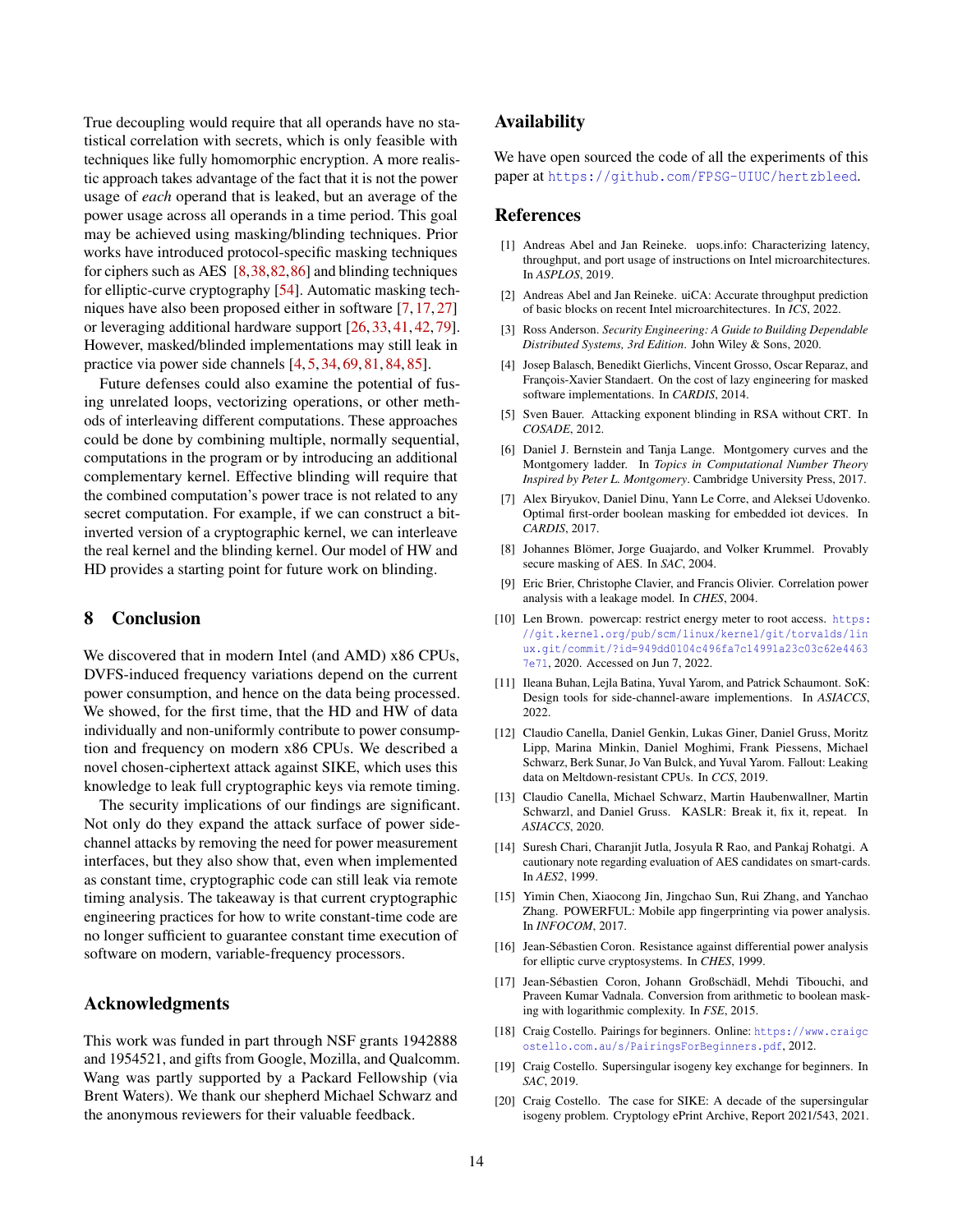- <span id="page-14-28"></span>[21] Craig Costello and Benjamin Smith. Montgomery curves and their arithmetic - the case of large characteristic fields. *J. Cryptogr. Eng.*, 8(3), 2018.
- <span id="page-14-9"></span>[22] Ian Cutress. Why Intel processors draw more power than expected: TDP and Turbo explained. [https://www.anandtech.com/show/1](https://www.anandtech.com/show/13544/why-intel-processors-draw-more-power-than-expected-tdp-turbo) [3544/why-intel-processors-draw-more-power-than-expec](https://www.anandtech.com/show/13544/why-intel-processors-draw-more-power-than-expected-tdp-turbo) [ted-tdp-turbo](https://www.anandtech.com/show/13544/why-intel-processors-draw-more-power-than-expected-tdp-turbo), 2018. Accessed on Jun 7, 2022.
- <span id="page-14-41"></span>[23] Luca De Feo. Mathematics of isogeny based cryptography. Preprint, arXiv:1711.04062 [cs.CR], 2017.
- <span id="page-14-42"></span>[24] Luca De Feo. Exploring isogeny graphs. Habilitation thesis, Université de Versailles Saint-Quentin-en-Yvelines, 2018.
- <span id="page-14-27"></span>[25] Luca De Feo, Nadia El Mrabet, Aymeric Genêt, Novak Kaluđerović, Natacha Linard de Guertechin, Simon Pontié, and Élise Tasso. SIKE channels. Cryptology ePrint Archive, Report 2022/054, 2022.
- <span id="page-14-36"></span>[26] Elke De Mulder, Samatha Gummalla, and Michael Hutter. Protecting RISC-V against side-channel attacks. In *DAC*. IEEE, 2019.
- <span id="page-14-35"></span>[27] Hassan Eldib and Chao Wang. Synthesis of masking countermeasures against side channel attacks. In *CAV*, 2014.
- <span id="page-14-6"></span>[28] Armando Faz-Hernández and Kris Kwiatkowski. *Introducing CIRCL: An Advanced Cryptographic Library*. Cloudflare, 2019. [https://gi](https://github.com/cloudflare/circl) [thub.com/cloudflare/circl](https://github.com/cloudflare/circl). Accessed on Jun 7, 2022.
- <span id="page-14-23"></span>[29] Armando Faz-Hernández, Julio López, Eduardo Ochoa-Jiménez, and Francisco Rodríguez-Henríquez. A faster software implementation of the supersingular isogeny Diffie-Hellman key exchange protocol. *IEEE Transactions on Computers*, 67(11), 2018.
- <span id="page-14-17"></span>[30] Pierre-Alain Fouque and Frédéric Valette. The doubling attack–why upwards is better than downwards. In *CHES*, 2003.
- <span id="page-14-24"></span>[31] Eiichiro Fujisaki and Tatsuaki Okamoto. Secure integration of asymmetric and symmetric encryption schemes. *Journal of Cryptology*, 26(1), 2013.
- <span id="page-14-26"></span>[32] Steven D. Galbraith, Christophe Petit, Barak Shani, and Yan Bo Ti. On the security of supersingular isogeny cryptosystems. In *ASIACRYPT*, 2016.
- <span id="page-14-37"></span>[33] Si Gao, Johann Großschädl, Ben Marshall, Dan Page, Thinh Pham, and Francesco Regazzoni. An instruction set extension to support software-based masking. Cryptology ePrint Archive, Report 2020/773, 2020.
- <span id="page-14-40"></span>[34] Si Gao, Ben Marshall, Dan Page, and Elisabeth Oswald. Share-slicing: Friend or foe? *TCHES*, 2020.
- <span id="page-14-18"></span>[35] Daniel Genkin, Lev Pachmanov, Itamar Pipman, Eran Tromer, and Yuval Yarom. ECDSA key extraction from mobile devices via nonintrusive physical side channels. In *CCS*, 2016.
- <span id="page-14-19"></span>[36] Daniel Genkin, Itamar Pipman, and Eran Tromer. Get your hands off my laptop: Physical side-channel key-extraction attacks on PCs. In *CHES*, 2014.
- <span id="page-14-29"></span>[37] Enes Göktas, Kaveh Razavi, Georgios Portokalidis, Herbert Bos, and Cristiano Giuffrida. Speculative probing: Hacking blind in the Spectre era. In *CCS*, 2020.
- <span id="page-14-33"></span>[38] Jovan D Golić and Christophe Tymen. Multiplicative masking and power analysis of AES. In *CHES*, 2002.
- <span id="page-14-0"></span>[39] Louis Goubin and Jacques Patarin. DES and differential power analysis the "duplication" method. In *CHES*, 1999.
- <span id="page-14-10"></span>[40] Corey Gough, Ian Steiner, and Winston Saunders. *Energy Efficient Servers: Blueprints for Data Center Optimization*. Apress, 2015.
- <span id="page-14-38"></span>[41] Hannes Groß, Manuel Jelinek, Stefan Mangard, Thomas Unterluggauer, and Mario Werner. Concealing secrets in embedded processors designs. In *CARDIS*, 2016.
- <span id="page-14-39"></span>[42] Hannes Groß, Stefan Mangard, and Thomas Korak. Domain-oriented masking: Compact masked hardware implementations with arbitrary protection order. In *TIS*, 2016.
- <span id="page-14-30"></span>[43] Daniel Gruss, Clémentine Maurice, Anders Fogh, Moritz Lipp, and Stefan Mangard. Prefetch side-channel attacks: Bypassing SMAP and kernel ASLR. In *CCS*, 2016.
- <span id="page-14-25"></span>[44] Dennis Hofheinz, Kathrin Hövelmanns, and Eike Kiltz. A modular analysis of the Fujisaki-Okamoto transformation. In *TCC*, 2017.
- <span id="page-14-31"></span>[45] Ralf Hund, Carsten Willems, and Thorsten Holz. Practical timing side channel attacks against kernel space ASLR. In *S&P*, 2013.
- <span id="page-14-12"></span>[46] Intel. Running average power limit energy reporting / cve-2020-8694, cve-2020-8695 / intel-sa-00389. [https://www.intel.com/conten](https://www.intel.com/content/www/us/en/developer/articles/technical/software-security-guidance/advisory-guidance/running-average-power-limit-energy-reporting.html) [t/www/us/en/developer/articles/technical/software-secu](https://www.intel.com/content/www/us/en/developer/articles/technical/software-security-guidance/advisory-guidance/running-average-power-limit-energy-reporting.html) [rity-guidance/advisory-guidance/running-average-power](https://www.intel.com/content/www/us/en/developer/articles/technical/software-security-guidance/advisory-guidance/running-average-power-limit-energy-reporting.html)[limit-energy-reporting.html](https://www.intel.com/content/www/us/en/developer/articles/technical/software-security-guidance/advisory-guidance/running-average-power-limit-energy-reporting.html). Accessed on Jun 7, 2021.
- <span id="page-14-11"></span>[47] Intel. Thermal design power (TDP) in Intel processors. [https://www.](https://www.intel.com/content/www/us/en/support/articles/000055611/processors.html) [intel.com/content/www/us/en/support/articles/000055611](https://www.intel.com/content/www/us/en/support/articles/000055611/processors.html) [/processors.html](https://www.intel.com/content/www/us/en/support/articles/000055611/processors.html). Accessed on Jun 7, 2022.
- <span id="page-14-15"></span>[48] Intel. *Intel 64 and IA-32 Architectures Optimization Reference Manual*, June 2021.
- <span id="page-14-7"></span>[49] Intel. *Intel 64 and IA-32 Architectures Software Developer's Manual*, June 2021.
- <span id="page-14-16"></span>[50] Intel. Power management - technology overview. [https://builders](https://builders.intel.com/docs/networkbuilders/power-management-technology-overview-technology-guide.pdf) [.intel.com/docs/networkbuilders/power-management-techn](https://builders.intel.com/docs/networkbuilders/power-management-technology-overview-technology-guide.pdf) [ology-overview-technology-guide.pdf](https://builders.intel.com/docs/networkbuilders/power-management-technology-overview-technology-guide.pdf), 2021. Accessed on Jun 7, 2022.
- <span id="page-14-32"></span>[51] Yeongjin Jang, Sangho Lee, and Taesoo Kim. Breaking kernel address space layout randomization with Intel TSX. In *CCS*, 2016.
- <span id="page-14-5"></span>[52] David Jao, Reza Azarderakhsh, Matthew Campagna, Craig Costello, Luca De Feo, Basil Hess, Amir Jalali, Brian Koziel, Brian LaMacchia, Patrick Longa, Michael Naehrig, Joost Renes, Vladimir Soukharev, David Urbanik, Geovandro Pereira, Koray Karabina, and Aaron Hutchinson. SIKE. Technical report, National Institute of Standards and Technology, 2020.
- <span id="page-14-22"></span>[53] David Jao and Luca De Feo. Towards quantum-resistant cryptosystems from supersingular elliptic curve isogenies. In *PQCrypto*, 2011.
- <span id="page-14-34"></span>[54] Marc Joye and Christophe Tymen. Protections against differential analysis for elliptic curve cryptography. In *CHES*, 2001.
- <span id="page-14-8"></span>[55] Manuel Kalmbach, Mathias Gottschlag, Tim Schmidt, and Frank Bellosa. TurboCC: A practical frequency-based covert channel with Intel Turbo Boost. Preprint, arXiv:2007.07046 [cs.CR], 2020.
- <span id="page-14-14"></span>[56] Nikolaos Kavvadias, Periklis Neofotistos, Spiridon Nikolaidis, CA Kosmatopoulos, and Theodore Laopoulos. Measurements analysis of the software-related power consumption in microprocessors. *IEEE Transactions on Instrumentation and Measurement*, 53(4), 2004.
- <span id="page-14-21"></span>[57] Colin Ian King. stress-ng. [https://github.com/ColinIanKing/](https://github.com/ColinIanKing/stress-ng) [stress-ng](https://github.com/ColinIanKing/stress-ng), 2022. Accessed on Jun 7, 2022.
- <span id="page-14-3"></span>[58] Paul Kocher. Timing attacks on implementations of Diffie-Hellman, RSA, DSS, and other systems. In *CRYPTO*, 1996.
- <span id="page-14-1"></span>[59] Paul Kocher, Joshua Jaffe, and Benjamin Jun. Differential power analysis. In *CRYPTO*, 1999.
- <span id="page-14-4"></span>[60] Yann Le Corre, Johann Großschädl, and Daniel Dinu. Microarchitectural power simulator for leakage assessment of cryptographic software on ARM Cortex-M3 processors. In *COSADE*, 2018.
- <span id="page-14-13"></span>[61] Sheayun Lee, Andreas Ermedahl, Sang Lyul Min, and Naehyuck Chang. An accurate instruction-level energy consumption model for embedded RISC processors. *ACM SIGPLAN Notices*, 36(8), 2001.
- <span id="page-14-20"></span>[62] Linux. aperfmperf.c. [https://git.kernel.org/pub/scm/lin](https://git.kernel.org/pub/scm/linux/kernel/git/torvalds/linux.git/tree/arch/x86/kernel/cpu/aperfmperf.c) [ux/kernel/git/torvalds/linux.git/tree/arch/x86/kernel/](https://git.kernel.org/pub/scm/linux/kernel/git/torvalds/linux.git/tree/arch/x86/kernel/cpu/aperfmperf.c) [cpu/aperfmperf.c](https://git.kernel.org/pub/scm/linux/kernel/git/torvalds/linux.git/tree/arch/x86/kernel/cpu/aperfmperf.c). Accessed on Jun 7, 2022.
- <span id="page-14-2"></span>[63] Moritz Lipp, Daniel Gruss, and Michael Schwarz. AMD prefetch attacks through power and time. In *USENIX Security*, 2022.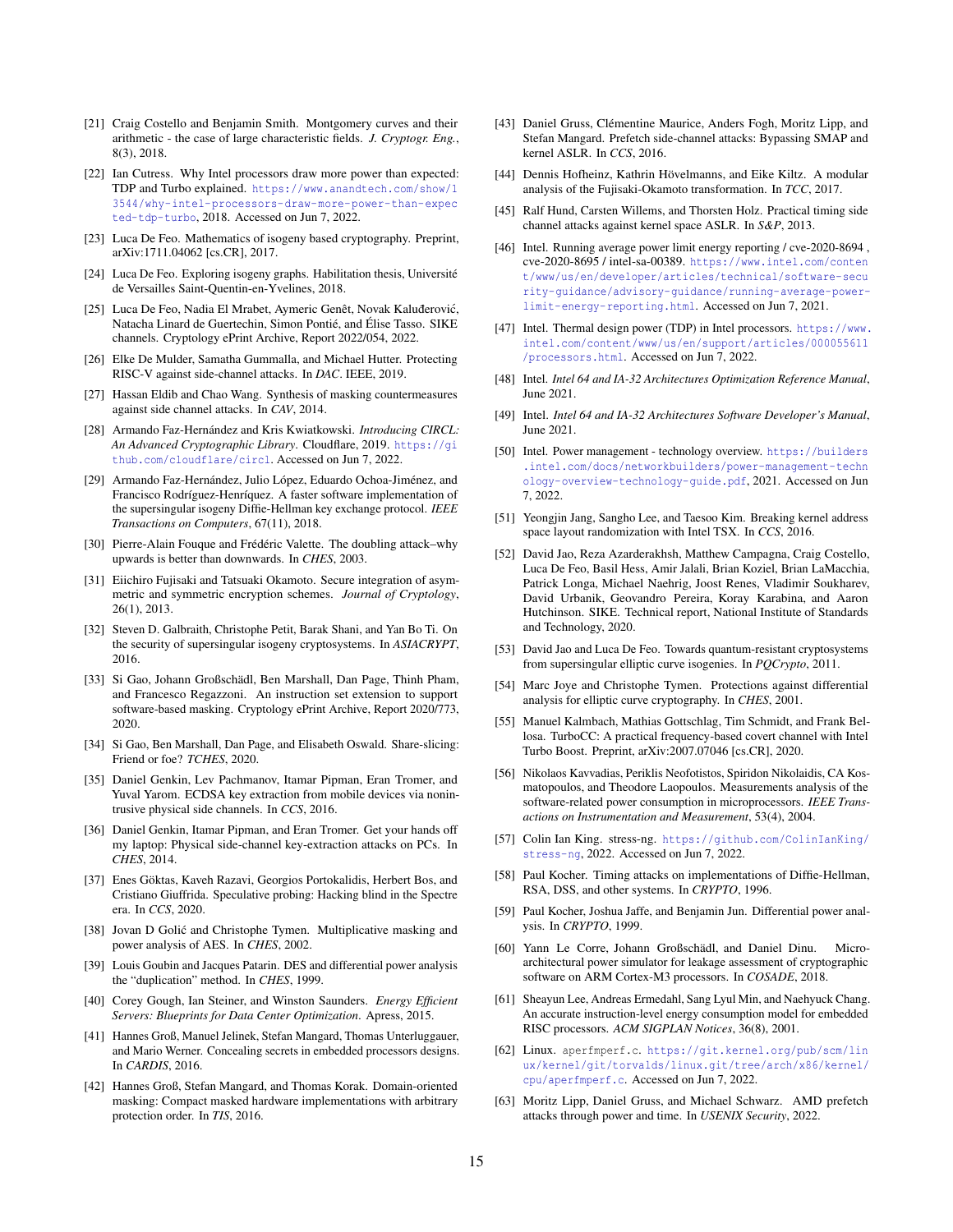- <span id="page-15-5"></span>[64] Moritz Lipp, Andreas Kogler, David Oswald, Michael Schwarz, Catherine Easdon, Claudio Canella, and Daniel Gruss. PLATYPUS: Softwarebased power side-channel attacks on x86. In *S&P*, 2021.
- <span id="page-15-25"></span>[65] Chen Liu, Abhishek Chakraborty, Nikhil Chawla, and Neer Roggel. Frequency throttling side-channel attack. Preprint, arXiv:2206.07012 [cs.CR], 2022.
- <span id="page-15-9"></span>[66] Patrick Longa. *Post-quantum Cryptography*. Microsoft, 2019. Available at <https://github.com/microsoft/PQCrypto-SIDH>. Accessed on Jun 7, 2022.
- <span id="page-15-14"></span>[67] Stefan Mangard. A simple power-analysis (SPA) attack on implementations of the AES key expansion. In *ICISC*, 2002.
- <span id="page-15-0"></span>[68] Stefan Mangard, Elisabeth Oswald, and Thomas Popp. *Power Analysis Attacks: Revealing the Secrets of Smart Cards*, volume 31. Springer Science & Business Media, 2008.
- <span id="page-15-29"></span>[69] Stefan Mangard, Norbert Pramstaller, and Elisabeth Oswald. Successfully attacking masked AES hardware implementations. In *CHES*, 2005.
- <span id="page-15-4"></span>[70] Heiko Mantel, Johannes Schickel, Alexandra Weber, and Friedrich Weber. How secure is green IT? the case of software-based energy side channels. In *ESORICS*, 2018.
- <span id="page-15-12"></span>[71] Rita Mayer-Sommer. Smartly analyzing the simplicity and the power of simple power analysis on smartcards. In *CHES*, 2000.
- <span id="page-15-6"></span>[72] David McCann, Elisabeth Oswald, and Carolyn Whitnall. Towards practical tools for side channel aware software engineering:'grey box'modelling for instruction leakages. In *USENIX Security*, 2017.
- <span id="page-15-15"></span>[73] Thomas Messerges. Using second-order power analysis to attack DPA resistant software. In *CHES*, 2000.
- <span id="page-15-1"></span>[74] Thomas Messerges, Ezzy Dabbish, and Robert Sloan. Investigations of power analysis attacks on smartcards. In *USENIX Smartcard*, 1999.
- <span id="page-15-2"></span>[75] Thomas Messerges, Ezzy Dabbish, and Robert Sloan. Power analysis attacks of modular exponentiation in smartcards. In *CHES*, 1999.
- <span id="page-15-19"></span>[76] Yan Michalevsky, Aaron Schulman, Gunaa Arumugam Veerapandian, Dan Boneh, and Gabi Nakibly. PowerSpy: Location tracking using mobile device power analysis. In *USENIX Security*, 2015.
- <span id="page-15-13"></span>[77] Jeremy Morse, Steve Kerrison, and Kerstin Eder. On the limitations of analyzing worst-case dynamic energy of processing. *ACM Transactions on Embedded Computing Systems (TECS)*, 17(3):1–22, 2018.
- <span id="page-15-10"></span>[78] Hassan Mujtaba. [IDF15]Intel's 6th gen Skylake unwrapped - CPU microarchitecture, Gen9 graphics core and Speed Shift hardware Pstate. [https://wccftech.com/idf15-intel-skylake-analysis](https://wccftech.com/idf15-intel-skylake-analysis-cpu-gpu-microarchitecture-ddr4-memory-impact/4/)[cpu-gpu-microarchitecture-ddr4-memory-impact/4/](https://wccftech.com/idf15-intel-skylake-analysis-cpu-gpu-microarchitecture-ddr4-memory-impact/4/), 2015. Accessed on Jun 7, 2022.
- <span id="page-15-28"></span>[79] Svetla Nikova, Christian Rechberger, and Vincent Rijmen. Threshold implementations against side-channel attacks and glitches. In *ICICS*, 2006.
- <span id="page-15-17"></span>[80] Roman Novak. SPA-based adaptive chosen-ciphertext attack on RSA implementation. In *PKC*, 2002.
- <span id="page-15-30"></span>[81] Kostas Papagiannopoulos and Nikita Veshchikov. Mind the gap: Towards secure 1st-order masking in software. In *COSADE*, 2017.
- <span id="page-15-26"></span>[82] Matthieu Rivain and Emmanuel Prouff. Provably secure higher-order masking of AES. In *CHES*, 2010.
- <span id="page-15-24"></span>[83] Erkay Savas and Çetin Kaya Koç. Montgomery inversion. *J. Cryptogr. Eng.*, 8(3), 2018.
- <span id="page-15-31"></span>[84] Werner Schindler and Andreas Wiemers. Power attacks in the presence of exponent blinding. *J. Cryptogr. Eng.*, 4(4), 2014.
- <span id="page-15-32"></span>[85] Werner Schindler and Andreas Wiemers. Generic power attacks on RSA with CRT and exponent blinding: new results. *J. Cryptogr. Eng.*, 7(4), 2017.
- <span id="page-15-27"></span>[86] Kai Schramm and Christof Paar. Higher order masking of the AES. In *CT-RSA*, 2006.
- <span id="page-15-7"></span>[87] Madura A Shelton, Niels Samwel, Lejla Batina, Francesco Regazzoni, Markus Wagner, and Yuval Yarom. Rosita: Towards automatic elimination of power-analysis leakage in ciphers. *NDSS*, 2021.
- <span id="page-15-16"></span>[88] Ankush Varma, Eric Debes, Igor Kozintsev, and Bruce Jacob. Instruction-level power dissipation in the Intel XScale embedded microprocessor. In *Embedded Processors for Multimedia and Communications II*, 2005.
- <span id="page-15-8"></span>[89] Nikita Veshchikov. SILK: high level of abstraction leakage simulator for side channel analysis. In *PPREW*, 2014.
- <span id="page-15-22"></span>[90] Vince Weaver. Reading RAPL energy measurements from linux. [http:](http://web.eece.maine.edu/~vweaver/projects/rapl/) [//web.eece.maine.edu/~vweaver/projects/rapl/](http://web.eece.maine.edu/~vweaver/projects/rapl/). Accessed on Jun 7, 2022.
- <span id="page-15-11"></span>[91] Rafael J. Wysocki. intel\_pstate CPU performance scaling driver. [https://www.kernel.org/doc/html/v4.19/admin-guide/pm/i](https://www.kernel.org/doc/html/v4.19/admin-guide/pm/intel_pstate.html) [ntel\\_pstate.html](https://www.kernel.org/doc/html/v4.19/admin-guide/pm/intel_pstate.html). Accessed on Jun 7, 2022.
- <span id="page-15-20"></span>[92] Lin Yan, Yao Guo, Xiangqun Chen, and Hong Mei. A study on power side channels on mobile devices. In *Internetware*, 2015.
- <span id="page-15-21"></span>[93] Qing Yang, Paolo Gasti, Gang Zhou, Aydin Farajidavar, and Kiran Balagani. On inferring browsing activity on smartphones via USB power analysis side-channel. *IEEE Trans. Inf. Forensics Secur.*, 12(5), 2016.
- <span id="page-15-18"></span>[94] Sung-Ming Yen, Wei-Chih Lien, SangJae Moon, and JaeCheol Ha. Power analysis by exploiting chosen message and internal collisions vulnerability of checking mechanism for RSA-decryption. In *Mycrypt*, 2005.
- <span id="page-15-3"></span>[95] Zhenkai Zhang, Sisheng Liang, Fan Yao, and Xing Gao. Red alert for power leakage: Exploiting Intel RAPL-induced side channels. In *ASIACCS*, 2021.

# A Appendix

#### <span id="page-15-23"></span>A.1 Leakage Model—Additional Experiments

HD in the ALU Input In Section  $4.1$ , we saw that increasing the number of bit transitions in the ALU output causes an increase in power consumption and a decrease in frequency. Here, we set out to understand if the same effect happens when bit transitions occur in the ALU input. We need a sender that offers fine-grained control over the number of transitions in the ALU input, while avoiding potential side-effects such as the HW effect or bit transitions in the ALU output.

We design a sender that is symmetric to the one of Figure [3a.](#page-4-0) Our sender still uses shlx and shrx instructions, as shown in Figure [13a.](#page-16-0) However, it is designed such that the output of all shlx and shrx instructions is always the same, and only their input varies as a function of COUNT. Hence, any HD effect is caused by bit transitions on the ALU input only. For example, when COUNT  $= 8$ , the source register to each shlx contains 0x000000ffffffff00, and the source register to each shrx contains  $0 \times 00$  ffffffff000000, the alternation of which translates to a HD of  $4 \times 8$  in the ALU input.

Figure [14](#page-16-1) shows the results for increasing COUNT values. We see that the power consumption grows and the frequency drops when COUNT grows, confirming that the number of bit transitions (i.e., the HD) in the ALU input directly affects power consumption and CPU frequency. We also see that the changes in power / frequency become more significant when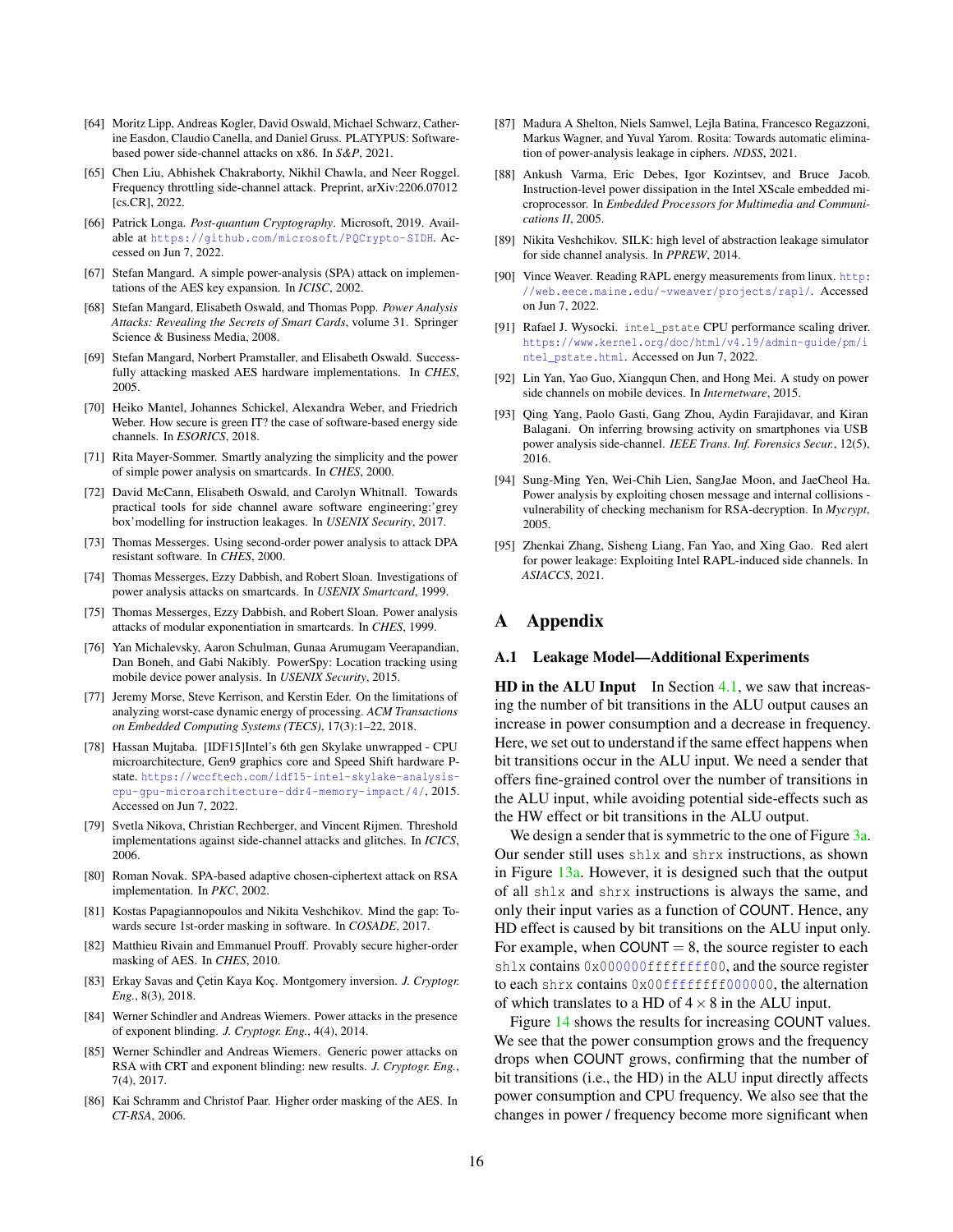<span id="page-16-0"></span>

| $rax = COTNT$                                                                               | $\text{max} = 1$                          |
|---------------------------------------------------------------------------------------------|-------------------------------------------|
| $rbx = 0x0000$ FFFFFFFFF0000 >> COUNT                                                       | $rsp = pointer to memory$                 |
| $rcx = 0x0000$ FFFFFFFFF0000 $<<$ COUNT                                                     | $rbx = 24 = r15 = INPIIT$                 |
| loop:                                                                                       | loop:                                     |
| shlx $\frac{1}{2}$ rax, $\frac{1}{2}$ rbx, $\frac{1}{2}$ rdx // rdx = rbx << rax            | mov %rax, (%rsp) // store rax to memory   |
| shlx $\frac{1}{2}$ rax, $\frac{1}{2}$ rbx, $\frac{1}{2}$ rsi = rbx << rax                   | mov \\stax, (\\sp) // store rax to memory |
| shrx $\frac{1}{2}$ rax, $\frac{1}{2}$ rcx, $\frac{1}{2}$ rdi // rdi = rcx >> rax            | mov \\stax, (\\sp) // store rax to memory |
| shrx $\frac{2}{3}$ rax, $\frac{2}{3}$ rcx, $\frac{2}{3}$ r8 // r8 = rcx >> rax              | mov \\sax, (\\sp) // store rax to memory  |
| shlx $\frac{1}{2}$ rax, $\frac{1}{2}$ rbx, $\frac{1}{2}$ // r9 = rbx << rax                 | mov \\sax, (\\sp) // store rax to memory  |
| shlx $\text{max}.\text{b}$ rbx, $\text{r10}$ // $\text{r10}$ = $\text{rbx}$ << $\text{rax}$ | mov \\stax, (\\sp) // store rax to memory |
| shrx $\text{max}.\text{r}x.*r11$ // $r11 = rcx \gg rax$                                     | mov \\stax, (\\sp) // store rax to memory |
| shrx $\frac{1}{2}$ rax, $\frac{1}{2}$ // r12 = rcx >> rax                                   | mov \\stax, (\\sp) // store rax to memory |
| imp loop                                                                                    | imp loop                                  |

(a) Variant of sender for the HD experiments. (b) Sender for the HW at rest experiments.

Figure 13: Additional sets of instructions (*senders*) used to reverse engineer the dependency between data and power consumption / frequency on our CPUs. Different senders are designed to target different effects. Each sender can be run with variable inputs.

<span id="page-16-1"></span>

Figure 14: Effect of increasing COUNT in Figure [13a'](#page-16-0)s sender on our i7-9700 CPU. Higher COUNT values cause higher HDs in the ALU output. As the HD increases, the mean power consumption grows and the mean steady-state frequency drops.

the COUNT  $> 8$ , as a result of the non-uniform HW cost of having 1s closer to the MSB in the fixed source register rcx.

Non-uniform HW In Section [4.2,](#page-4-4) we saw that the HW effect it depends on the position of 1s in the data (i.e., it is non-uniform). We now discuss two experiments that provide additional evidence that the HW effect is non-uniform. We refer to these experiments as  $\text{shift}_0$  and  $\text{shift}_1$ . Both experi-ments use the same sender of Section [4.2,](#page-4-4) shown in Figure [3b.](#page-4-0) In  $\text{shift}_1$ , we fix the number of consecutive 1s and measure the impact of changing the position of these consecutive 1s in the LEFT  $=$  RIGHT input, when all surrounding bits are 0s. In  $\text{shift}_0$ , we do the opposite: we fix the number of consecutive 0s and measure the impact of changing the position of these consecutive 0s in the LEFT  $=$  RIGHT input, when all surrounding bits are 1s. By construction, since the HW is fixed and the sender does not introduce any HD effect, any differences in the results depend only on the position of 1s.

We label different positions of the consecutive bit patterns based on their "shift offset" starting from the LSB. For example, when the number of consecutive 1s in  $\textit{shift}_1$  is 32, a shift offset of 0 refers to input value 0x00000000ffffffff and a shift offset of 16 refers to input value 0x0000ffffffff0000.

<span id="page-16-2"></span>

Figure 15: Effect of shifting consecutive 1s in the LEFT  $=$ RIGHT input to Figure [3b'](#page-4-0)s sender on our i7-9700 CPU. As we shift the 1s towards the MSB, the mean power consumption grows and the mean steady-state frequency drops.

Similarly, when the number of consecutive 0s in  $\text{shift}_0$  is 32, a shift offset of 16 refers to input value  $0xfff00000000ffff$ .

Figure  $15$  shows the results for the *shift*<sub>1</sub> experiment when we fix the number of 1s to 8, 16, 32, or 48. Consider the case when the number of 1s is 16. When the shift offset is between 0 to 16, we see almost no variation in the mean power / frequency. This is because as we shift in this range, 1s are still all the low 32 bits, and we know from Figure [7](#page-5-2) that there is little difference in the HW effect for 1s that are in the low 32 bits. However, when the shift offset increases from 16 to 48, the power consumption grows and the frequency drops. This is because we start gaining 1s in the high 32 bits and approaching the MSB. This is consistent with what we saw in Figure [7,](#page-5-2) where 1s closer to the MSB have a stronger HW effect than 1s closer to the 32nd bit. The results are similar when the number of 1s is 8. When the number of 1s is 32 or 48, the HW effect increases every time the shift offset increases. This is because, in these cases, shifting means that we lose 1s in the low 32 bits and gain 1s in the high 32 bits, and we know from Figure [7](#page-5-2) that 1s in the high 32 bits have a stronger HW effect than 1s in the low 32 bits. The HW increments in these cases are also more significant, because the delta between the HW effect of the bits we gain and the bits we lose is larger.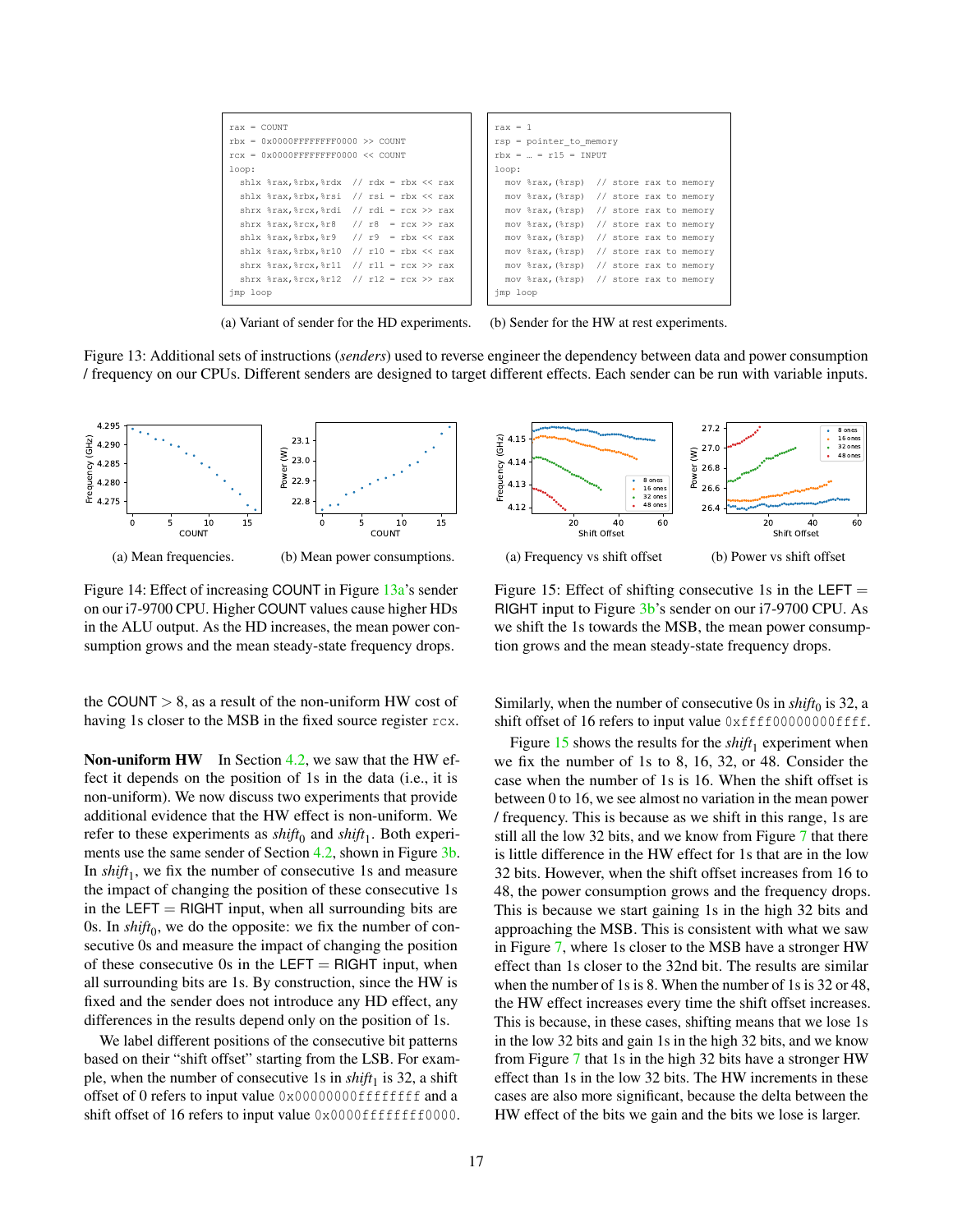<span id="page-17-1"></span>

Figure 16: Effect of shifting consecutive 0s in the LEFT  $=$ RIGHT input to Figure [3b'](#page-4-0)s sender on our i7-9700 CPU. As we shift the 0s towards the MSB, the mean power consumption drops and the mean steady-state frequency grows.

Figure  $16$  shows the results for the  $\textit{shift}_0$  experiment. These results are symmetrical to the  $\text{shift}_1$  ones and can be explained by the same reasons described for the *shift*<sup>1</sup> experiment.

In summary, the *shift*<sup>0</sup> and *shift*<sup>1</sup> experiments support our observation that the HW effect is non-uniform.

**HW Root Cause** In Section  $4.3$ , we saw that the HD effect and the HW effect are additive. Recall that the HD effect is due to  $1 \rightarrow 0$  and  $0 \rightarrow 1$  bit transitions in the data being processed. This is a well-understood effect in the literature, and can be attributed to the fact that when more bits flip during a computation, more transistors are switched in the datapath, which causes dynamic power consumption to grow [\[46,](#page-14-12) [68\]](#page-15-0). However, it is difficult to pinpoint the root cause of the HW effect on x86 Intel CPUs. For example, it is unclear if the HW effect occurs only when data is actively computed on, or if it is due to any data-dependent power cost of simply keeping data stored inside registers. Our sender from Figure [3b](#page-4-0) cannot distinguish between these two cases because it is designed to continuously compute on and overwrite identical data values. Here, we design a new sender to test if the HW effect occurs also when data values with different HWs are simply stored into registers (at rest), but not actively computed on.

Our sender, shown in Figure [13b,](#page-16-0) is designed as follows. First, it sets the content of rax to 1, rsp to a memory location, and all other architectural registers to a fixed INPUT value. Then, it enters an infinite loop of stores that write the content of rax into the memory location pointed to by  $rsp.$ <sup>[13](#page-17-2)</sup>

By construction, the store operations in the loop are always the same and independent of the value of INPUT. Changing the value of INPUT only affects the content of registers that are initialized, but not actively computed on by the sender. Any difference in power consumption due to different INPUT values would then be due to HW effect at rest.

Figure [17](#page-17-3) shows the results when we increase the HW of INPUT from 0 to 64. We see no differences in the mean power consumption and mean steady-state frequency when the HW

<span id="page-17-3"></span>

Figure 17: Effect of increasing the HW of INPUT (at rest) in Figure [13b'](#page-16-0)s sender on our i7-9700 CPU. As we increase HW from 0 to 64, the mean power consumption and the mean steady-state frequency do not change.

grows. This result suggests that the HW effect does not occur when simply keeping data stored inside registers.

#### <span id="page-17-0"></span>A.2 Mathematical Preliminaries for SIKE

SIKE is an isogeny-based key encapsulation method which involves arithmetic operations of elliptic curves over finite fields. In particular, SIKE uses Montgomery elliptic curves. Its security relies on the hardness of finding a specific isogeny between two such elliptic curves. Here, we provide an overview of the details of SIKE that are relevant to our attack.<sup>[14](#page-17-4)</sup>

Let *p* be a prime of the form  $2^{e_2}3^{e_3} - 1$ . SIKE works in the field  $\mathbb{F}_{p^2} = \mathbb{F}_p(i)$  with  $i^2 = -1 \pmod{p}$  and uses the supersingular elliptic curves over  $\mathbb{F}_{p^2}$  that have  $(2^{e_2}3^{e_3})^2$  points. The set of points  $P \in E(\overline{\mathbb{F}_p})$  that satisfy  $[n]P = O$  is called the *n*-torsion of *E*. The curves of interest were chosen so that the entire  $(2^{e_2}3^{e_3})$ -torsion is already defined over  $\mathbb{F}_{p^2}$ , and we have  $E[2^{e_2}3^{e_3}] \cong \mathbb{Z}/(2^{e_2}3^{e_3})\mathbb{Z} \times \mathbb{Z}/(2^{e_2}3^{e_3})\mathbb{Z}$ ; as a result, for each curve of interest,  $E[2^{e_2}]$  can be generated by linear combinations of two points  $P_2$  and  $Q_2$  with coefficients in  $\mathbb{F}_{p^2}$ ; and likewise  $E[3^{e_3}]$  can be generated by linear combinations of two points  $P_3$  and  $Q_3$  with coefficients in  $\mathbb{F}_{p^2}$ .

An isogeny  $\phi: E_1(\mathbb{F}_{p^2}) \to E_2(\mathbb{F}_{p^2})$  is a group homomorphism from  $E_1(\mathbb{F}_{p^2})$  to  $E_2(\mathbb{F}_{p^2})$  and a non-constant rational map defined over  $\mathbb{F}_{p^2}$  that preserves the point at infinity *O*. The kernel of an isogeny is ker  $\phi = \{P \in E_1 : \phi(P) = O\}.$ 

Every finite subgroup *H* of a curve  $E(\mathbb{F}_{p^2})$  defines an isogeny  $\phi: E \to E/H$ , unique up to isomorphism, such that  $\ker \phi = H$ . The cardinality of *H* is also the degree of the rational map  $\phi$ . Given *H*, Vélu's algorithm allows the rational map for the isogeny corresponding to *H* to be computed; the computation is tractable when  $|H|$  is small.

An  $\ell$ -isogeny is defined as  $\phi_{\ell}: E \to E/\langle P \rangle$ , where *P* has exact order  $\ell$ . The order of  $\phi(Q)$  in  $E/\langle P \rangle$  is the same as the order of  $Q$  in  $E$  unless  $Q$  lies above ker $\phi$  (meaning that

<span id="page-17-2"></span> $13$ We use a store so that the register file is constantly being read from, in the offchance an inactive register file could be powered down.

<span id="page-17-4"></span><sup>&</sup>lt;sup>14</sup>For more information on SIKE, we refer to the SIKE tutorial by Costello [\[19\]](#page-13-11) and to the SIKE specification [\[52\]](#page-14-5). For more information on elliptic curves and isogenies, we refer to the pairings tutorial by Costello [\[18\]](#page-13-10) and to De Feo's lecture notes [\[23\]](#page-14-41) and habilitation thesis [\[24\]](#page-14-42). For more information on Montgomery ladders, we refer to Bernstein and Lange [\[6\]](#page-13-19).